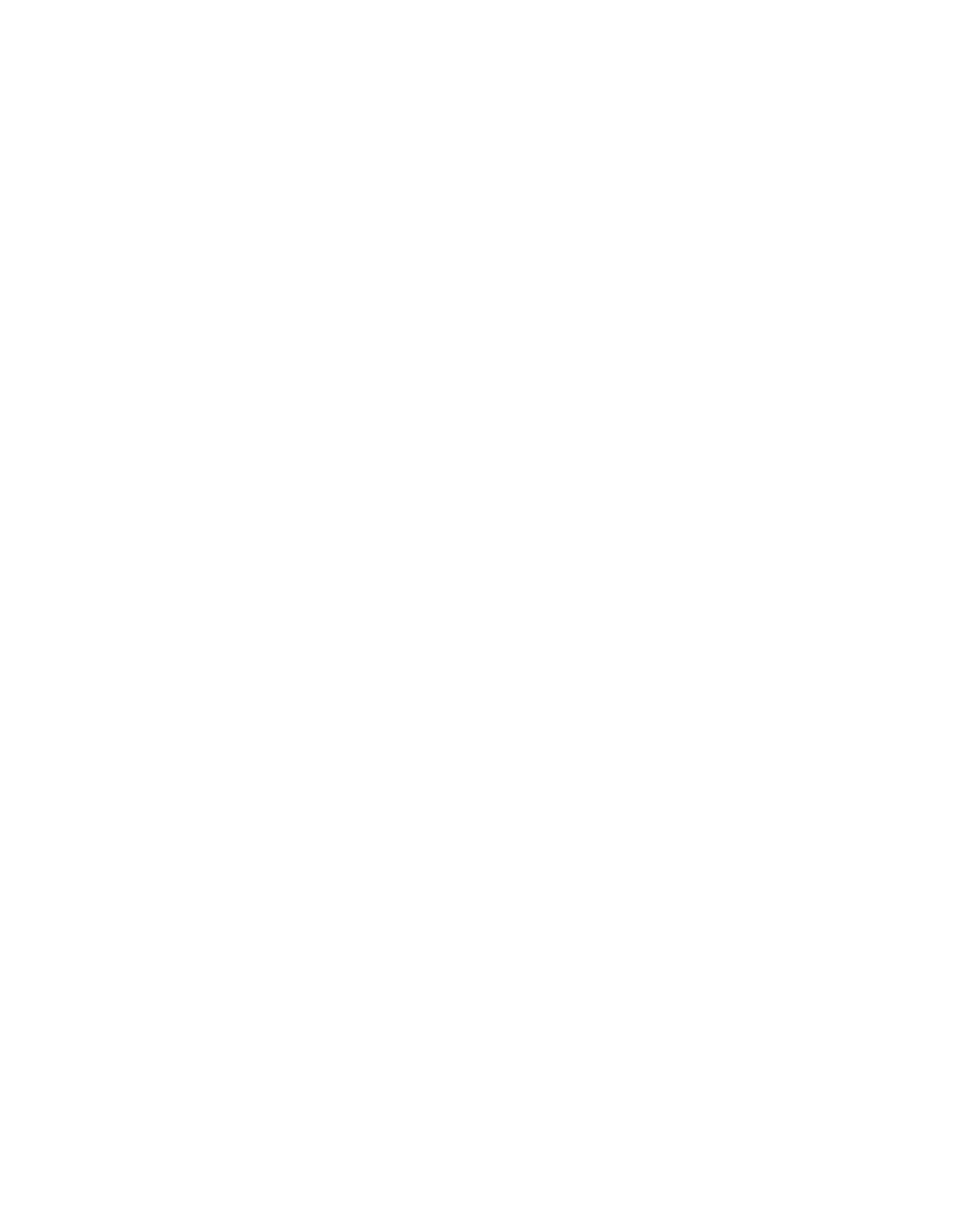## Table of Contents

|                         | 1 Introduction                                                                                                                                                                                                                        | $\overline{\mathbf{3}}$ |
|-------------------------|---------------------------------------------------------------------------------------------------------------------------------------------------------------------------------------------------------------------------------------|-------------------------|
|                         | 1.1                                                                                                                                                                                                                                   | 3                       |
|                         | 1.2                                                                                                                                                                                                                                   | $\overline{3}$          |
|                         | 1.3                                                                                                                                                                                                                                   | $\overline{4}$          |
| $\mathbf{2}$            | <b>Data Reduction</b>                                                                                                                                                                                                                 | 5                       |
|                         | 2.1                                                                                                                                                                                                                                   | 5                       |
|                         | 2.2                                                                                                                                                                                                                                   | 6                       |
|                         | 2.3                                                                                                                                                                                                                                   | 6                       |
|                         | 2.4                                                                                                                                                                                                                                   | $\overline{7}$          |
|                         | 2.5                                                                                                                                                                                                                                   | 8                       |
|                         | 2.6                                                                                                                                                                                                                                   | 9                       |
|                         | 2.7                                                                                                                                                                                                                                   | 9                       |
|                         | 2.8                                                                                                                                                                                                                                   | 9                       |
|                         |                                                                                                                                                                                                                                       |                         |
| $\mathbf{3}$            | <b>Reduction using API</b>                                                                                                                                                                                                            | 13                      |
|                         | 3.1                                                                                                                                                                                                                                   | 13                      |
|                         | 3.2<br>Setting Up received to the contract of the Up to the Contract of the Contract of the Contract of the Contract of the Up to the Up to the Up to the Up to the Up to the Up to the Up to the Up to the Up to the Up to the Up to | 14                      |
|                         | 3.3                                                                                                                                                                                                                                   | 15                      |
|                         | 3.4                                                                                                                                                                                                                                   | 16                      |
|                         | 3.5                                                                                                                                                                                                                                   | 16                      |
|                         | 3.6                                                                                                                                                                                                                                   | 16                      |
|                         | 3.7                                                                                                                                                                                                                                   | 16                      |
| $\overline{\mathbf{4}}$ |                                                                                                                                                                                                                                       | 17                      |
|                         | <b>Tips and Tricks</b><br>4.1                                                                                                                                                                                                         | 17                      |
|                         |                                                                                                                                                                                                                                       |                         |
|                         | 4.2                                                                                                                                                                                                                                   | 17                      |
|                         | 4.3                                                                                                                                                                                                                                   | 18                      |
|                         | 4.4                                                                                                                                                                                                                                   | 18                      |
|                         | 4.5                                                                                                                                                                                                                                   | 18                      |
| 5                       | <b>Issues and Limitations</b>                                                                                                                                                                                                         | 21                      |
|                         | 5.1                                                                                                                                                                                                                                   | 21                      |
|                         | 5.2                                                                                                                                                                                                                                   | 21                      |
|                         | 5.3                                                                                                                                                                                                                                   | 21                      |
|                         |                                                                                                                                                                                                                                       |                         |
|                         | 6 Downloading from the Gemini Observatory Archive                                                                                                                                                                                     | 23                      |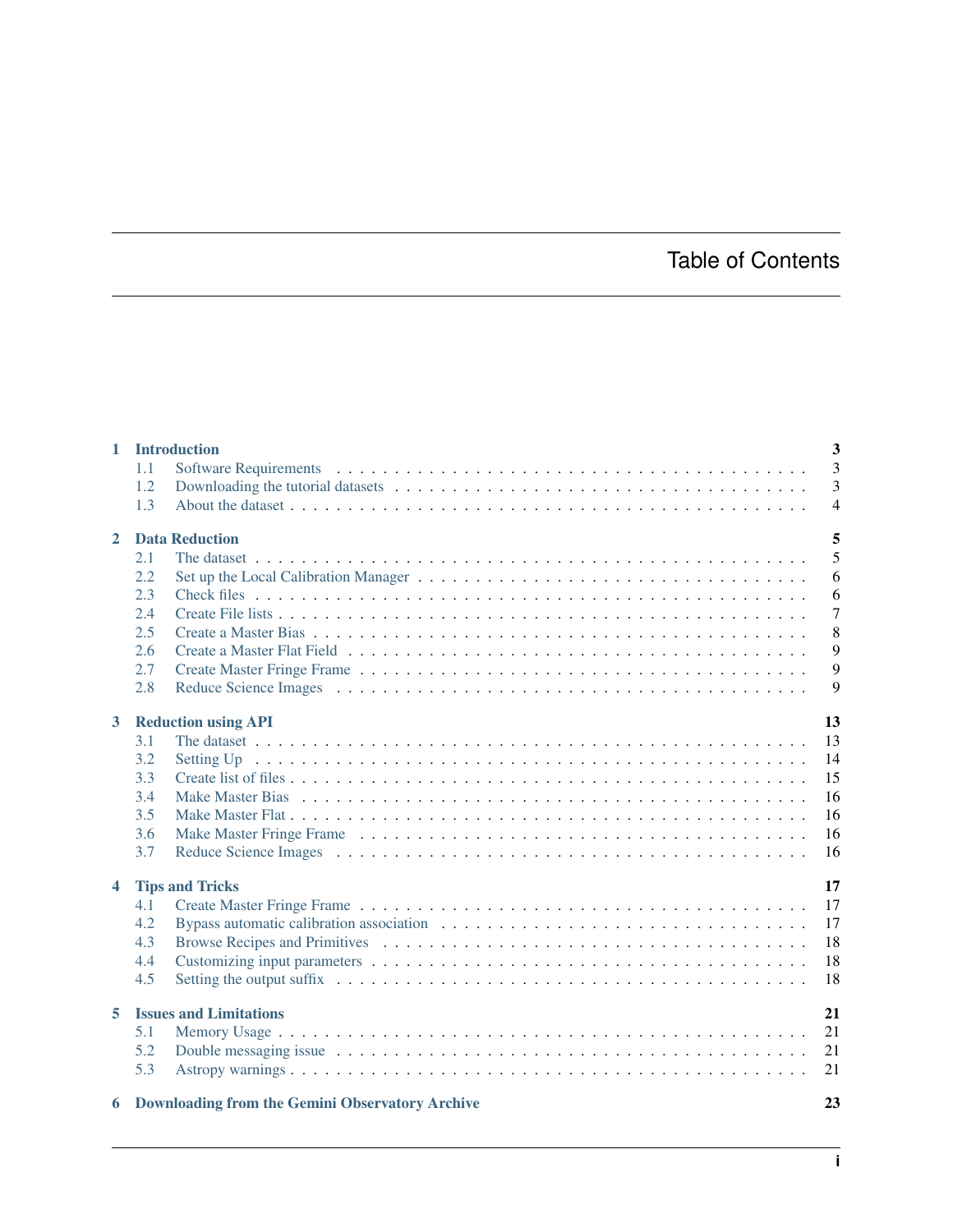| <b>7</b> Fringe Correction Tables | 25 |
|-----------------------------------|----|
| 8 Indices and tables              | 27 |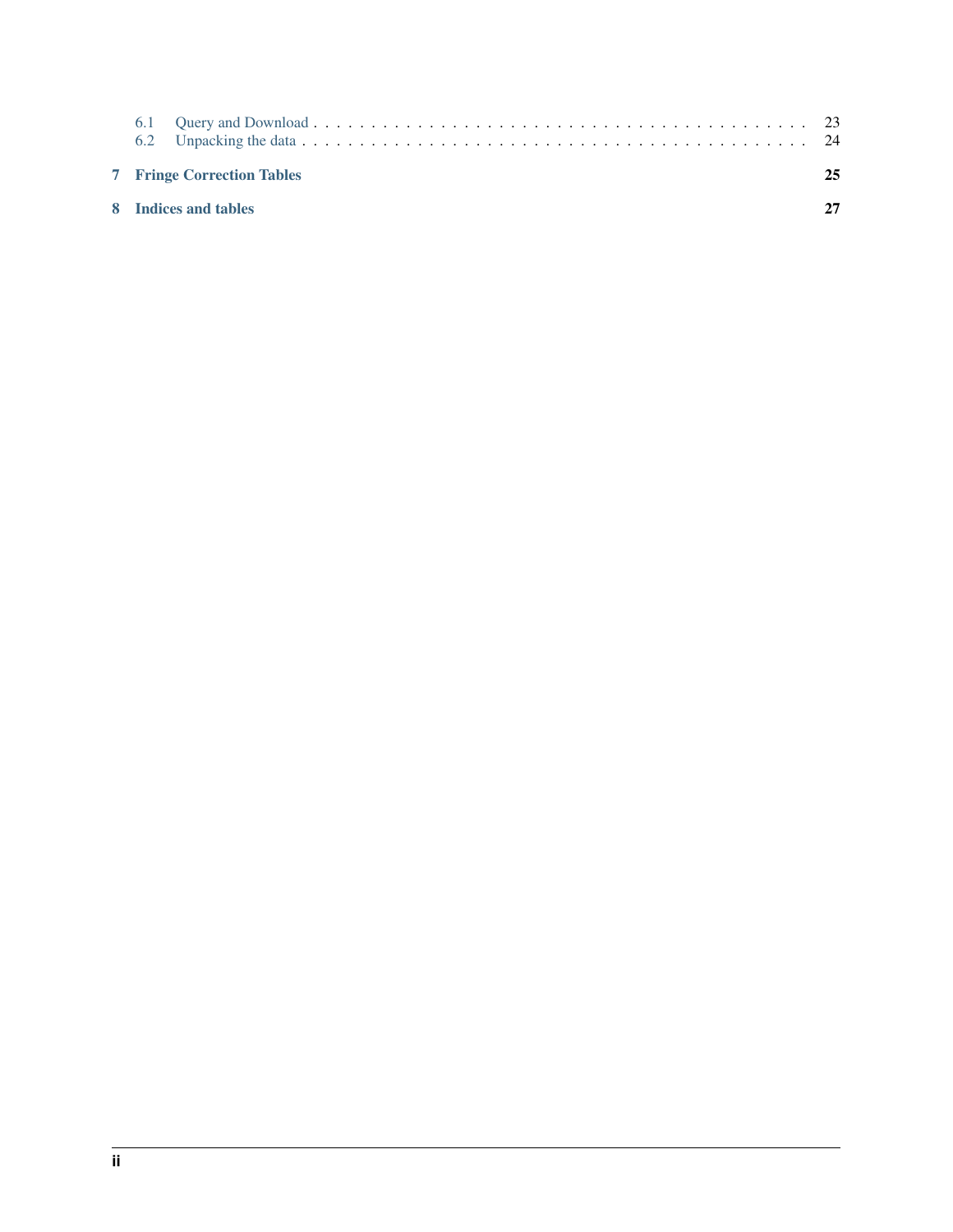#### Document ID

PIPE-USER-116\_GMOSImg-DRTutorial

This is a brief tutorial on how to reduce GMOS images using DRAGONS. It is based on information found in the [GEMINI GMOS WebPage](https://www.gemini.edu/sciops/instruments/gmos/) and in the [DRAGONS Documentation on Read The Docs.](https://dragons.readthedocs.io/en/latest/)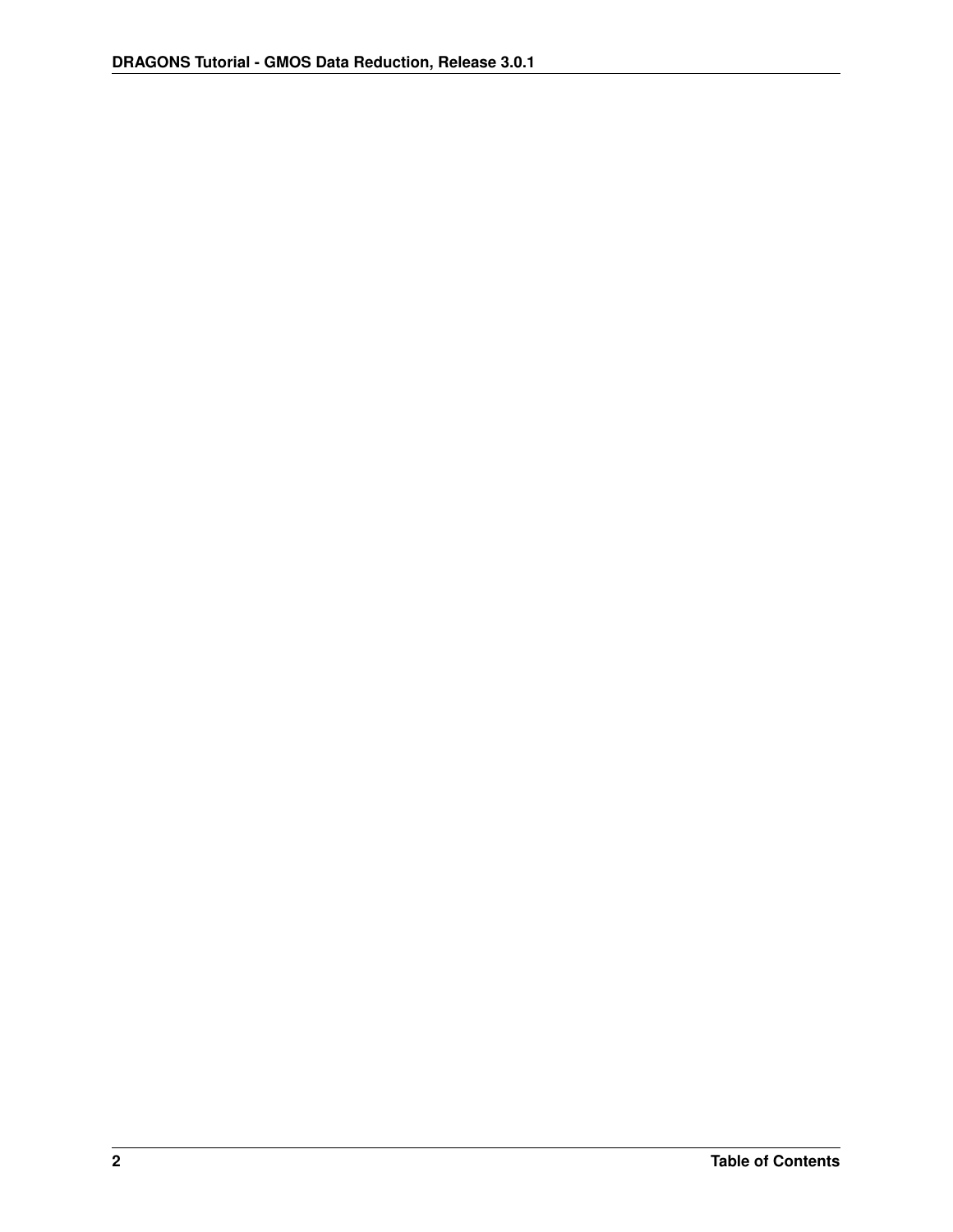## Introduction

<span id="page-6-0"></span>This tutorial covers the basics of reducing [GMOS](https://www.gemini.edu/sciops/instruments/gmos/) (Gemini Multi-Object Spectrographs) data using .

The next two sections explain what are the required software and the data set that we use throughout the tutorial. *[Chapter 2: Data Reduction](#page-8-0)* contains a quick example on how to reduce data using the DRAGONS command line tools. *[Chapter 3: Reduction with API](#page-16-0)* shows how we can reduce the data using DRAGONS' packages from within Python.

## <span id="page-6-1"></span>**1.1 Software Requirements**

Before you start, make sure you have properly installed and configured on your machine. You can test that by typing the following commands:

```
$ conda activate dragons
$ python -c "import astrodata"
```
Where dragons is the name of the conda environment where DRAGONS should be installed. If you have an error message, make sure:

- Conda is properly installed;
- A Conda Virtual Environment is properly created and is active;
- AstroConda (STScI) is properly installed within the Virtual Environment;
- DRAGONS was successfully installed within the Conda Virtual Environment;

## <span id="page-6-2"></span>**1.2 Downloading the tutorial datasets**

All the data needed to run this tutorial are found in the tutorial's data package:

[http://www.gemini.edu/sciops/data/software/datapkgs/gmosimg\\_tutorial\\_datapkg-v1.tar](http://www.gemini.edu/sciops/data/software/datapkgs/gmosimg_tutorial_datapkg-v1.tar)

Download it and unpack it somewhere convenient.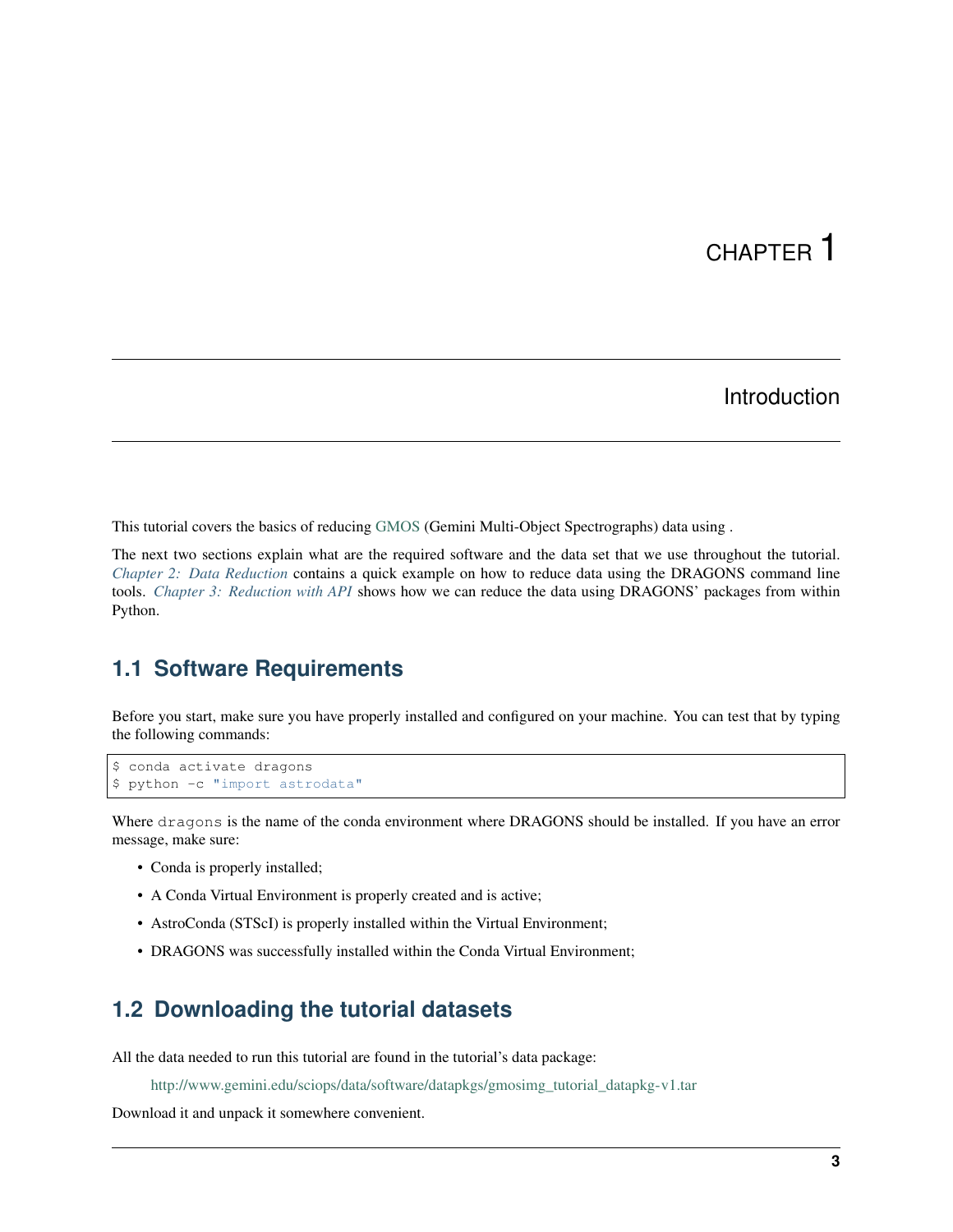```
cd <somewhere convenient>
tar xvf gmosimg_tutorial_datapkg-v1.tar
bunzip2 gmosimg_tutorial/playdata/*.bz2
```
The datasets are found in the subdirectory gmosimg\_tutorial/playdata, and we will work in the subdirectory named gmosimg\_tutorial/playground.

Note: All the raw data can also be downloaded from the Gemini Observatory Archive. Using the tutorial data package is probably more convenient but if you really want to learn how to search for and retrieve the data yourself, see the step-by-step instructions in the appendix, *[Downloading from the Gemini Observatory Archive](#page-26-0)*.

## <span id="page-7-0"></span>**1.3 About the dataset**

The data used for this tutorial is a dithered sequence on a starry field.

The table below contains a summary of the dataset downloaded in the previous section:

| Science               | N20170614S0201-205 | $10 s$ , i-band    |
|-----------------------|--------------------|--------------------|
| <b>Bias</b>           |                    |                    |
|                       | N20170613S0180-184 |                    |
|                       | N20170615S0534-538 |                    |
|                       |                    |                    |
| <b>Twilight Flats</b> |                    |                    |
|                       | N20170702S0178-182 | 40 to 16 s, i-band |
|                       |                    |                    |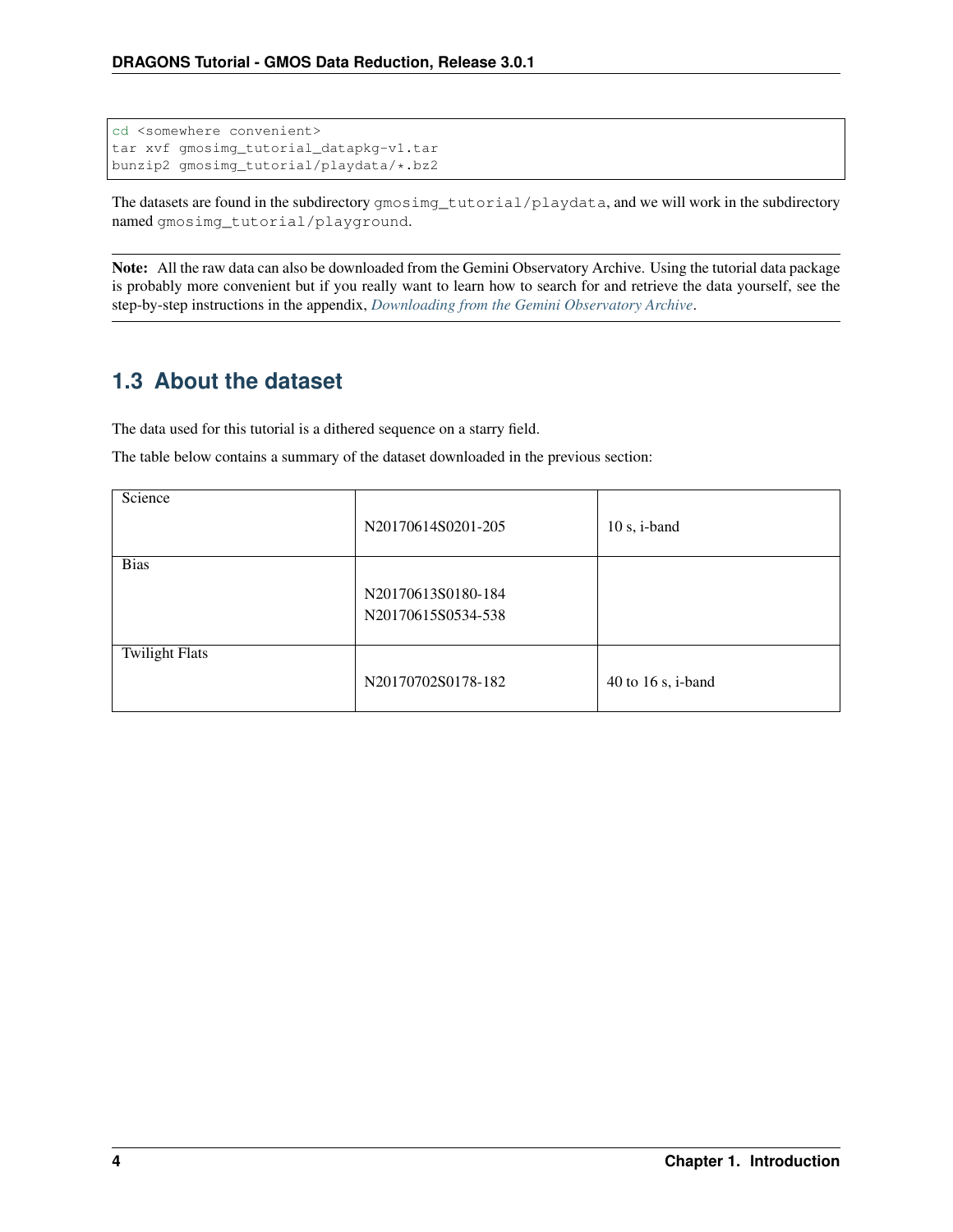## Data Reduction

<span id="page-8-0"></span>This chapter will guide you on reducing GMOS imaging data using command line tools. In this example we reduce a GMOS observation star field. The observation is a simple dither-on-target sequence. Just open a terminal to get started.

While the example cannot possibly cover all situations, it will help you get acquainted with the reduction of GMOS data with DRAGONS. We encourage you to look at the *[Tips and Tricks](#page-20-0)* and *[Issues and Limitations](#page-24-0)* chapters to learn more about GMOS data reduction.

DRAGONS installation comes with a set of scripts that are used to reduce astronomical data. The most important script is called "", which is extensively explained in the . It is through that command that a DRAGONS reduction is launched.

For this tutorial, we will be also using other , like:

- •
- •
- 
- •
- •

## <span id="page-8-1"></span>**2.1 The dataset**

If you have not already, download and unpack the tutorial's data package. Refer to *[Downloading the tutorial datasets](#page-6-2)* for the links and simple instructions.

The dataset specific to this example is described in:

*[About the dataset](#page-7-0)*

Here is a copy of the table for quick reference.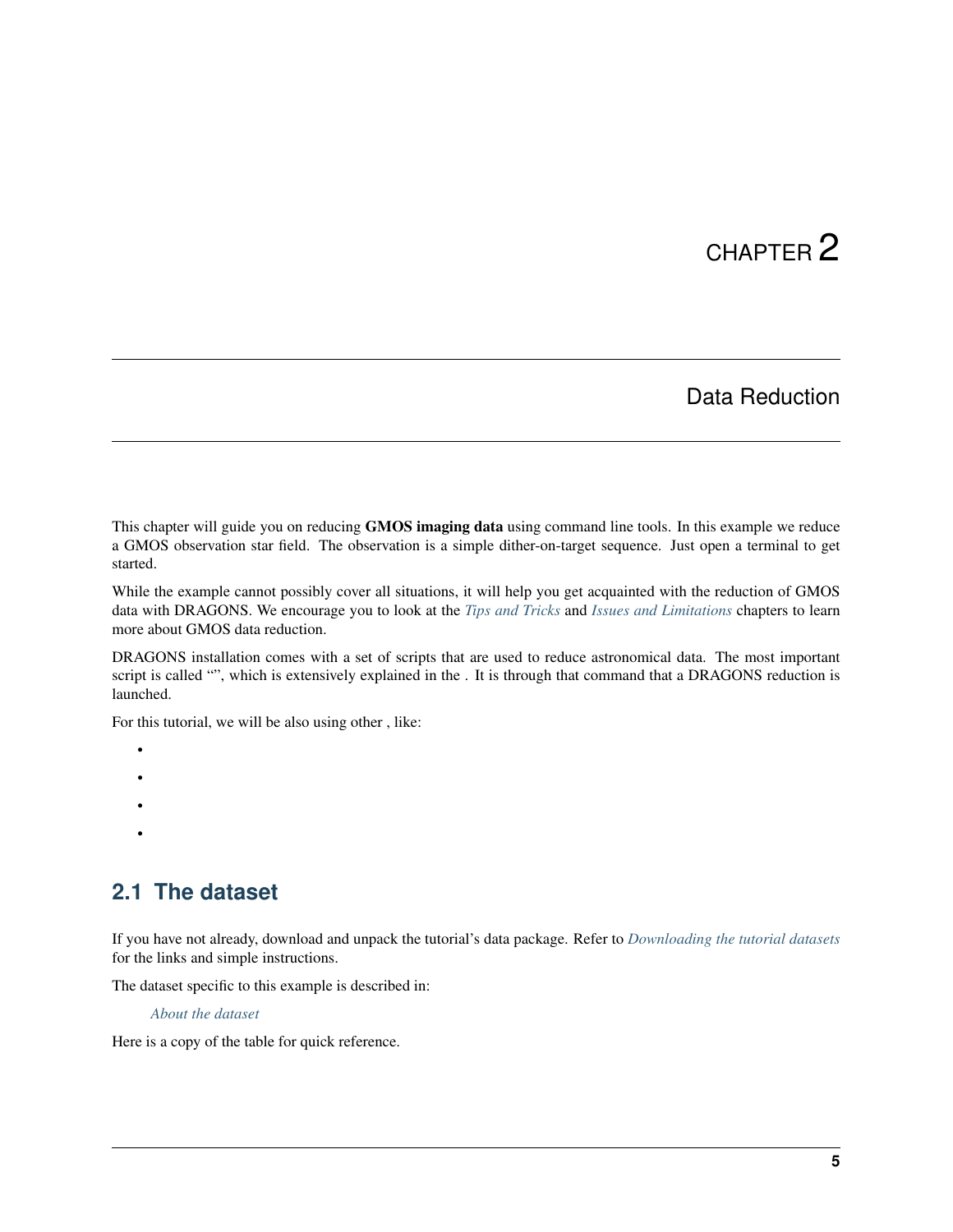| Science               | N20170614S0201-205                       | $10 s$ , i-band    |
|-----------------------|------------------------------------------|--------------------|
| <b>Bias</b>           | N20170613S0180-184<br>N20170615S0534-538 |                    |
| <b>Twilight Flats</b> | N20170702S0178-182                       | 40 to 16 s, i-band |

## <span id="page-9-0"></span>**2.2 Set up the Local Calibration Manager**

DRAGONS comes with a local calibration manager that uses the same calibration association rules as the Gemini Observatory Archive. This allows reduce to make requests to a local light-weight database for matching processed calibrations when needed to reduce a dataset.

Let's set up the local calibration manager for this session.

In  $\sim$  /. geminidr/, create or edit the configuration file rsys.cfg as follow:

```
[calibs]
standalone = True
database_dir = /path_to_my_data/gmosimg_tutorial/playground
```
This simply tells the system where to put the calibration database, the database that will keep track of the processed calibrations we are going to send to it.

**Note:** The tilde  $(\sim)$  in the path above refers to your home directory. Also, mind the dot in . geminidr.

Then initialize the calibration database:

caldb init

That's it! It is ready to use! You can check the configuration and confirm the setting with caldb config.

You can add processed calibrations with caldb add <filename> (we will later), list the database content with caldb list, and caldb remove <filename> to remove a file only from the database (it will not remove the file on disk). For more the details, check the "" documentation in the [Recipe System: User's Manual.](https://dragons-recipe-system-users-manual.readthedocs.io/)

Note: If you have problems setting up "" or want to bypass it for another reason, you can check the *[Bypassing](#page-20-2) [automatic calibration association](#page-20-2)* section.

## <span id="page-9-1"></span>**2.3 Check files**

For this example, all the raw files we need are in the same directory called ../playdata/. Let us learn a bit about the data we have.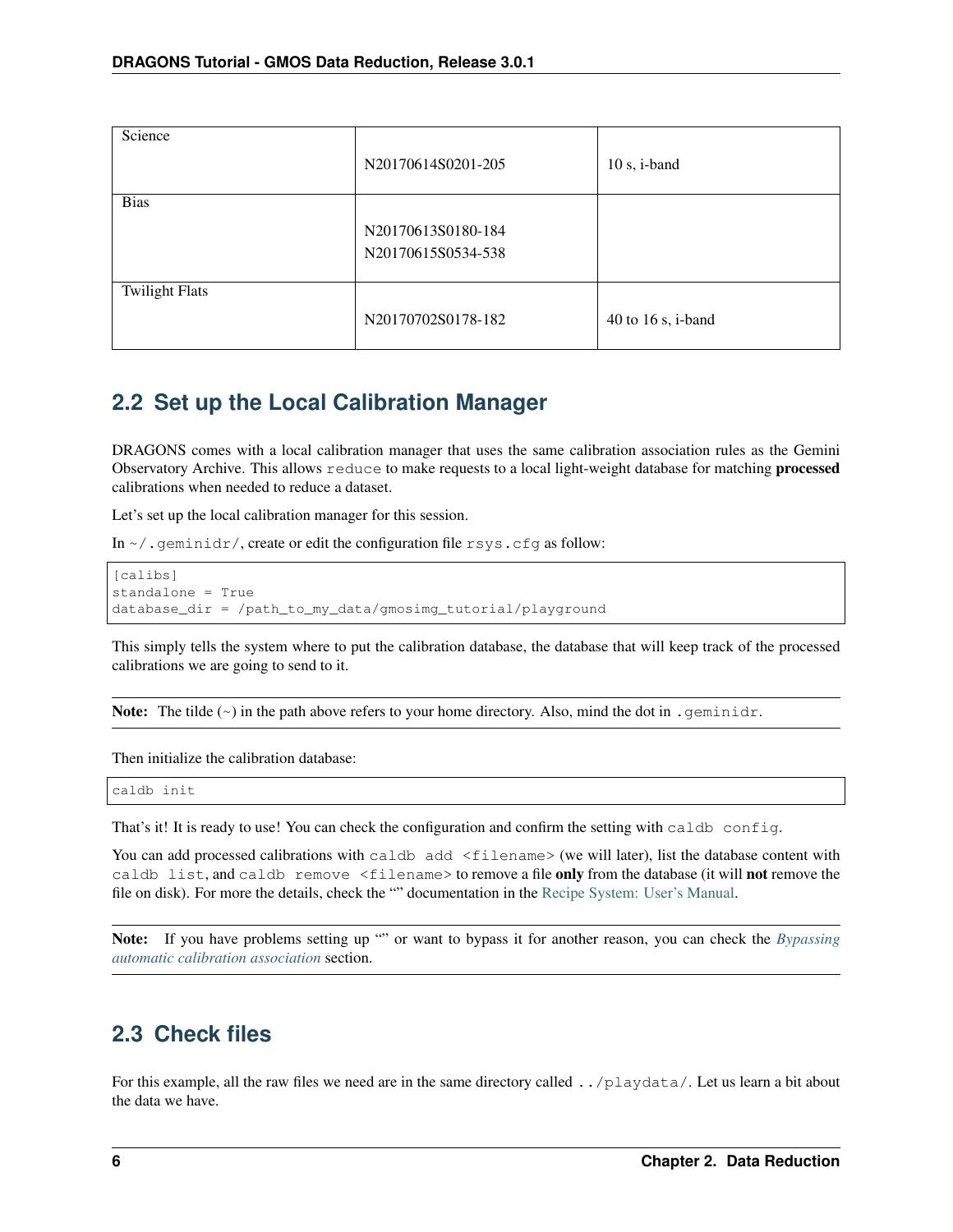Ensure that you are in the playground directory and that the conda environment that includes DRAGONS has been activated.

Let us call the command tool "":

```
$ typewalk -d ../playdata/
directory: /data/workspace/gmosimg_tutorial/playdata
N20170613S0180.fits ............... (AT_ZENITH) (AZEL_TARGET) (BIAS) (CAL) (GEMINI)
\rightarrow(GMOS) (NON_SIDEREAL) (NORTH) (RAW) (UNPREPARED)
 ...
N20170614S0201.fits ............... (GEMINI) (GMOS) (IMAGE) (NORTH) (RAW) (SIDEREAL)..
ightharpoonup (UNPREPARED)
...
N20170615S0534.fits ............... (AT_ZENITH) (AZEL_TARGET) (BIAS) (CAL) (GEMINI)
\rightarrow(GMOS) (NON SIDEREAL) (NORTH) (RAW) (UNPREPARED)
...
N20170702S0182.fits ............... (CAL) (FLAT) (GEMINI) (GMOS) (IMAGE) (NORTH)
˓→(RAW) (SIDEREAL) (TWILIGHT) (UNPREPARED)
Done DataSpider.typewalk(..)
```
This command will open every FITS file within the folder passed after the  $-d$  flag (recursively) and will print an unsorted table with the file names and the associated tags. For example, calibration files will always have the CAL tag. Flat images will always have the FLAT tag. This means that we can start getting to know a bit more about our data set just by looking the tags. The output above was trimmed for presentation.

#### <span id="page-10-0"></span>**2.4 Create File lists**

This data set contains science and calibration frames. For some programs, it could have different observed targets and different exposure times depending on how you like to organize your raw data.

The DRAGONS data reduction pipeline does not organize the data for you. You have to do it. DRAGONS provides tools to help you with that.

The first step is to create lists that will be used in the data reduction process. For that, we use "". Please, refer to the "" documentation for details regarding its usage.

#### **2.4.1 List of Biases**

The bias files are selected with "":

\$ dataselect --tags BIAS ../playdata/\*.fits -o list\_of\_bias.txt

#### **2.4.2 List of Flats**

Now we can do the same with the FLAT files:

\$ dataselect --tags FLAT ../playdata/\*.fits -o list\_of\_flats.txt

If your dataset has flats obtained with more than one filter, you can add the  $-\epsilon_{\text{XDT}}$  'filter name=="i"' expression to get only the flats obtained within the i-band. For example:

```
$ dataselect --tags FLAT --expr 'filter_name=="i"' ../playdata/*.fits -o list_of_
˓→flats.txt
```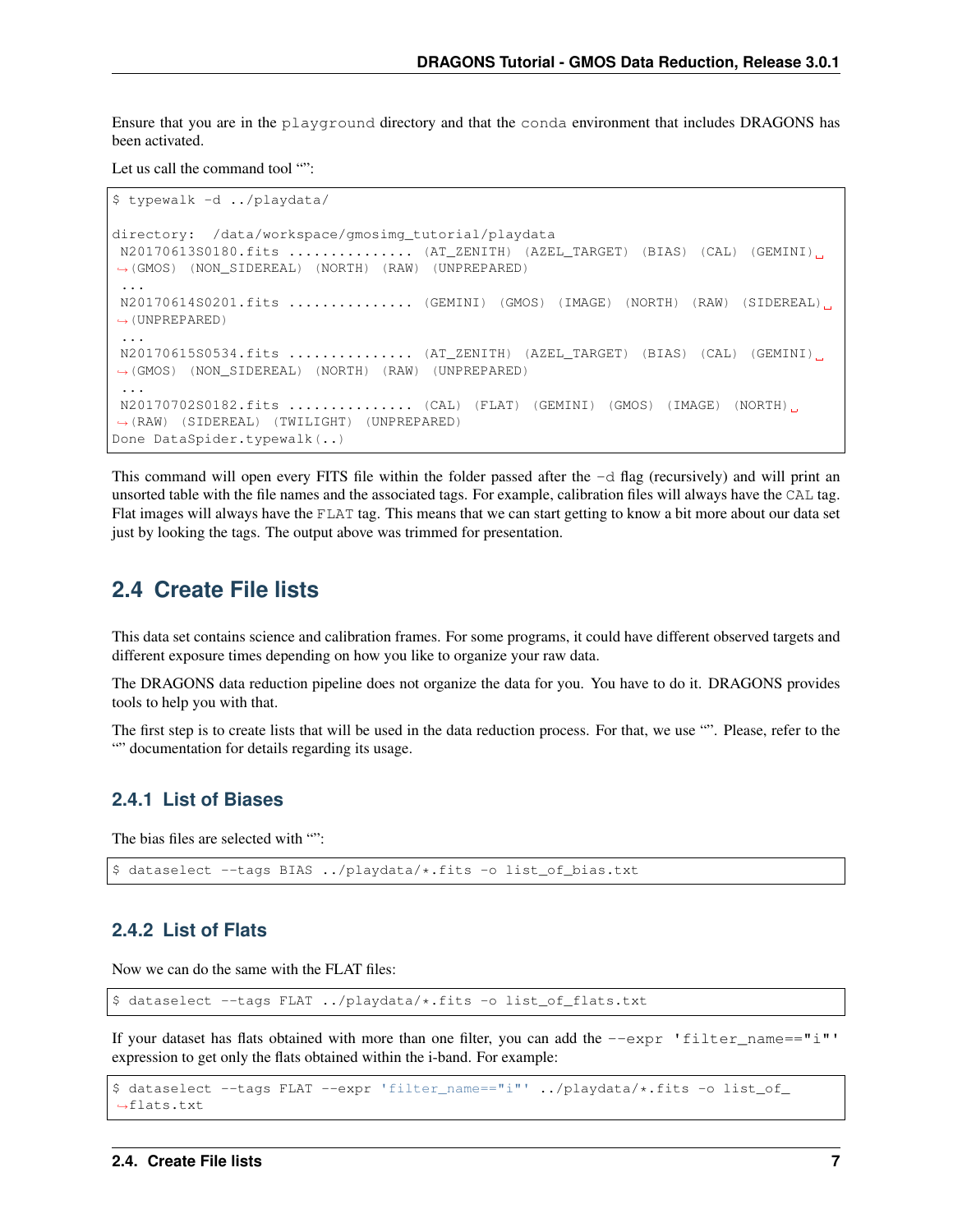#### **2.4.3 List for science data**

The rest is the data with your science target. The simplest way, in this case, of creating a list of science frames is excluding everything that is a calibration:

\$ dataselect --xtags CAL ../playdata/\*.fits -o list\_of\_science.txt

This will work for our dataset because we know that a single target was observed with a single filter and with the same exposure time. But what if we don't know that?

We can check it by passing the "" output to the "" command line using a "pipe" (1):

```
$ dataselect --expr 'observation_class=="science"' ../playdata/*.fits | showd -d.
˓→object,exposure_time
-----------------------------------------------------------
filename bobject exposure_time
                -----------------------------------------------------------
../playdata/N20170614S0201.fits starfield 10.0
../playdata/N20170614S0202.fits starfield 10.0
../playdata/N20170614S0203.fits starfield 10.0
../playdata/N20170614S0204.fits starfield 10.0
../playdata/N20170614S0205.fits starfield 10.0
```
The -d flag tells "" which "" will be printed for each input file. As you can see, we have only observed target and only exposure time.

To select on target name and exposure time, specify the criteria in the expr field of "":

```
$ dataselect --expr '(object=="starfield" and exposure_time==10.)' ../playdata/*.fits.
˓→-o list_of_science.txt
```
We have our input lists and we have initialized the calibration database, we are ready to reduce the data.

Please make sure that you are still in the playground directory.

### <span id="page-11-0"></span>**2.5 Create a Master Bias**

We start the data reduction by creating a master bias for the science data. It can be created and added to the calibration database using the commands below:

```
$ reduce @list_of_bias.txt
$ caldb add N20170613S0180_bias.fits
```
The  $\theta$  character before the name of the input file is the "at-file" syntax. More details can be found in the documentation.

To check that the master bias was added to the database, use caldb list.

Note: The master bias will be saved in the same folder where "" was called *and* inside the ./calibrations/ processed\_bias folder. The latter location is to cache a copy of the file. This applies to all the processed calibration.

Some people might prefer adding the copy in the calibrations directory as it is safe from a  $rm$   $*$ , for example.

\$ caldb add ./calibrations/processed\_bias/N20170613S0180\_bias.fits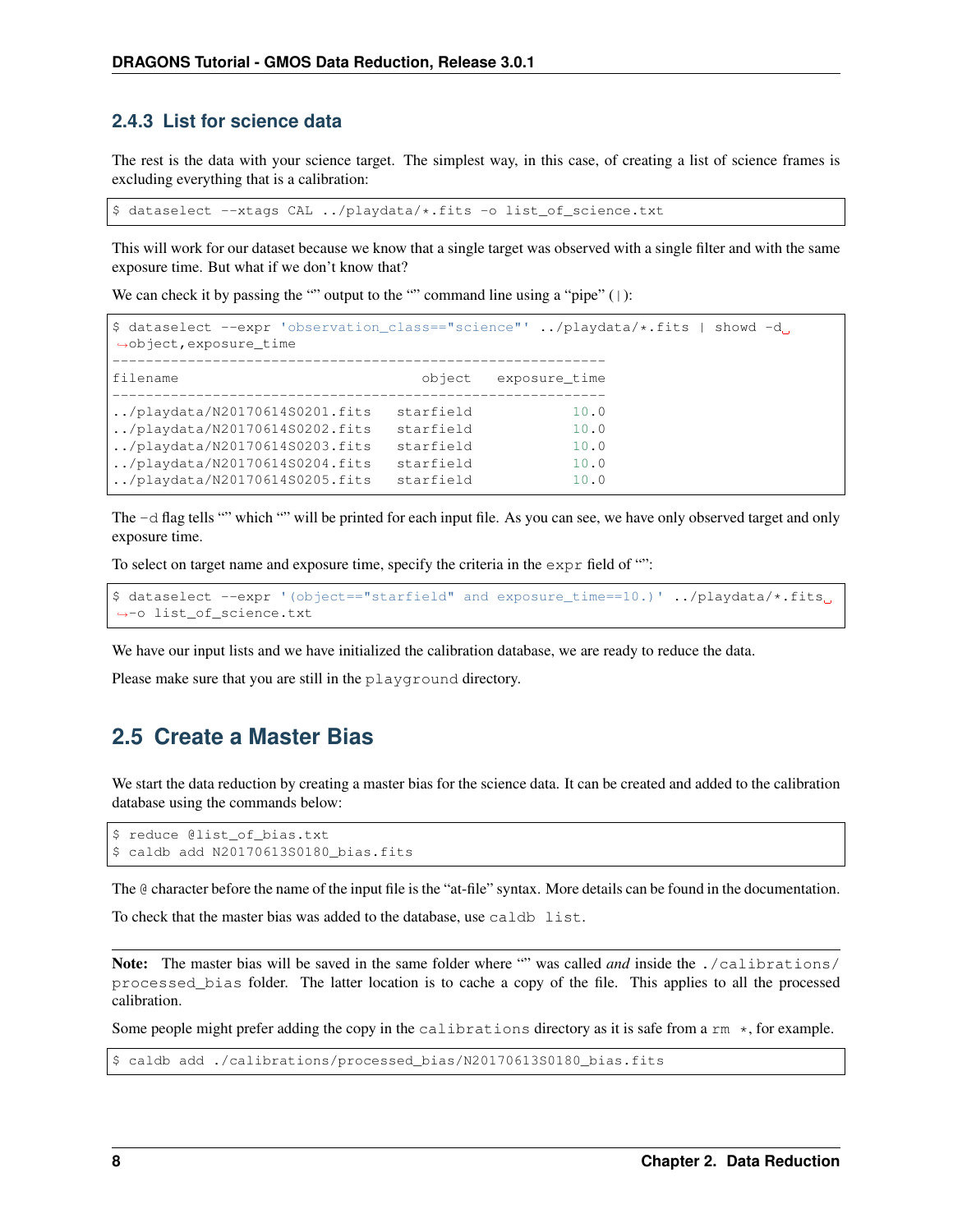Note: "" uses the first filename in the input list as basename and adds \_bias as a suffix to it. So if your first filename is, for example, N20170613S0180.fits, the output will be *N20170613S0180\_bias.fits'*.

## <span id="page-12-0"></span>**2.6 Create a Master Flat Field**

Twilight flats images are used to produce an imaging master flat and the result is added to the calibration database.

```
$ reduce @list_of_flats.txt
$ caldb add N20170702S0178_flat.fits
```
Note "" will query the local calibration manager for the master bias and use it in the data reduction.

Once finished you will have the master flat in the current work directory and inside ./calibrations/ processed\_flat. It will have a \_flat suffix.

### <span id="page-12-1"></span>**2.7 Create Master Fringe Frame**

Warning: The dataset used in this tutorial does not require fringe correction so we skip this step. To find out how to produce a master fringe frame, see *[Create Master Fringe Frame](#page-20-1)* in the *[Tips and Tricks](#page-20-0)* chapter.

#### <span id="page-12-2"></span>**2.8 Reduce Science Images**

Once we have our calibration files processed and added to the database, we can run reduce on our science data:

\$ reduce @list\_of\_science.txt

This command will generate bias and flat corrected files and will stack them. If a fringe frames is needed this command will apply the correction. The stacked image will have the stack suffix.

The output stack units are in electrons (header keyword BUNIT=electrons). The output stack is stored in a multiextension FITS (MEF) file. The science signal is in the "SCI" extension, the variance is in the "VAR" extension, and the data quality plane (mask) is in the "DQ" extension.

Note: Depending on your version of Astropy, you might see a lot of Astropy warnings about headers and coordinates system. You can safely ignore them.

Below are one of the raw images and the final stack: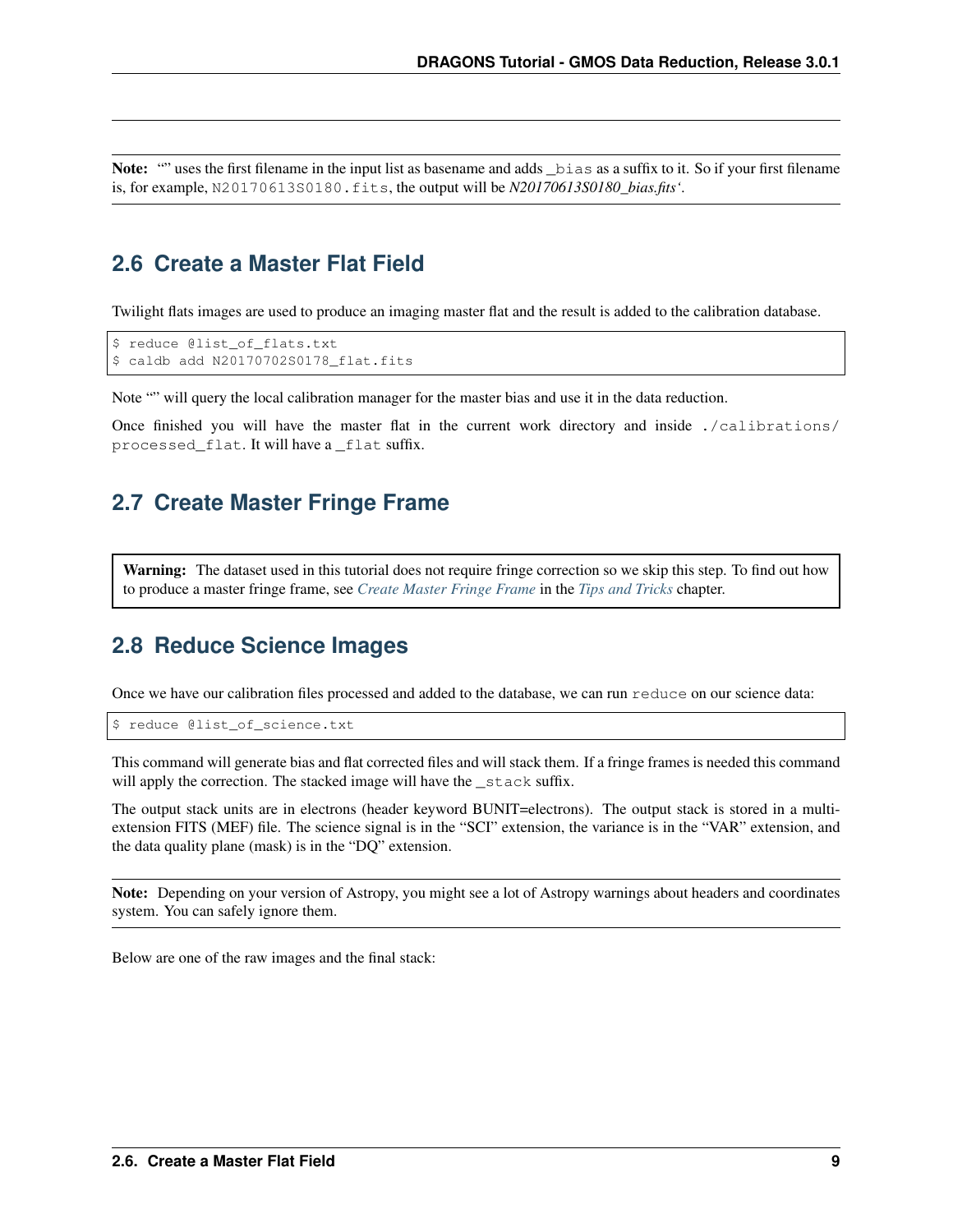### N20170614S0201.fits



Fig. 1: One of the multi-extensions files.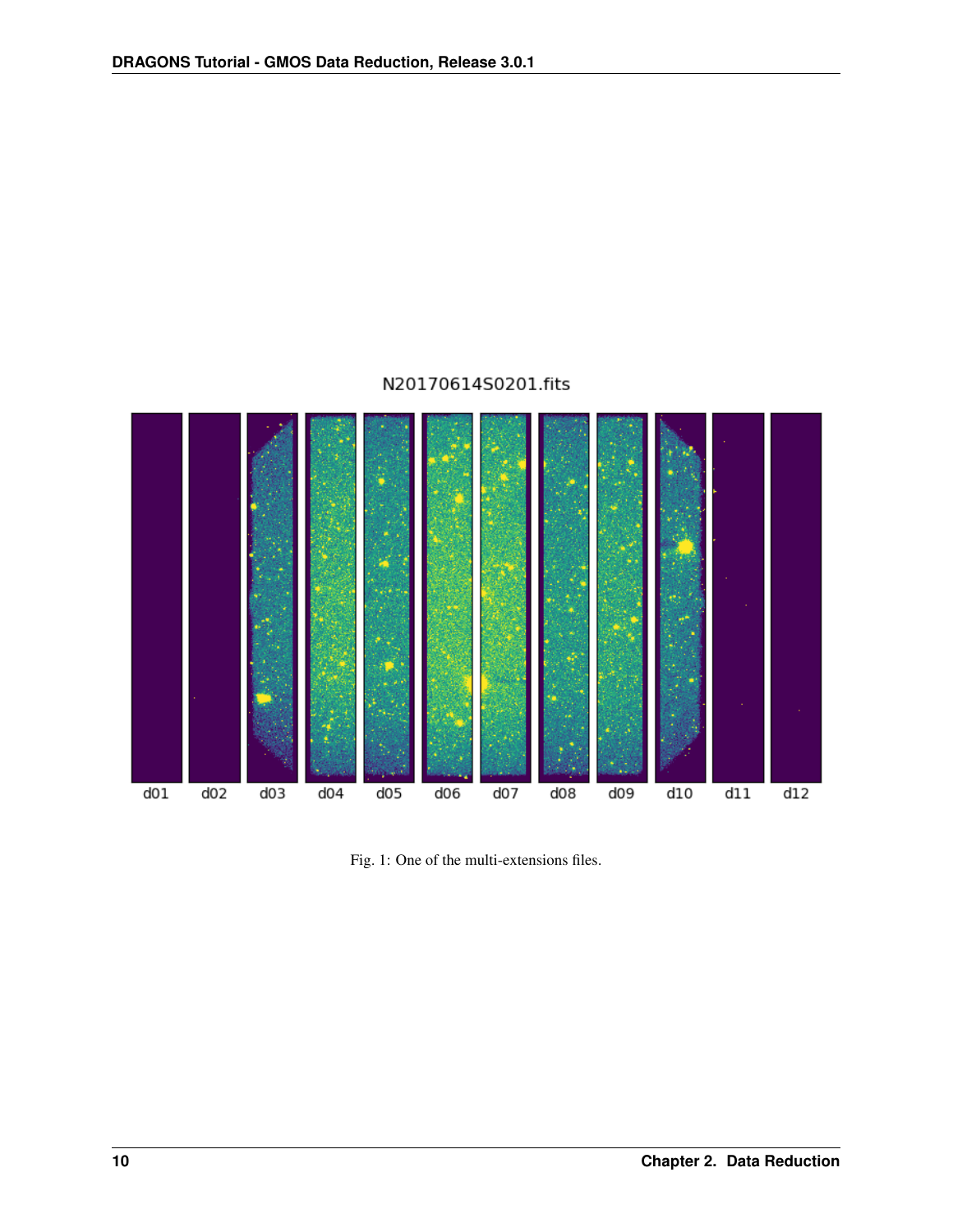

Fig. 2: Final stacked image. The light-gray area represents the masked pixels.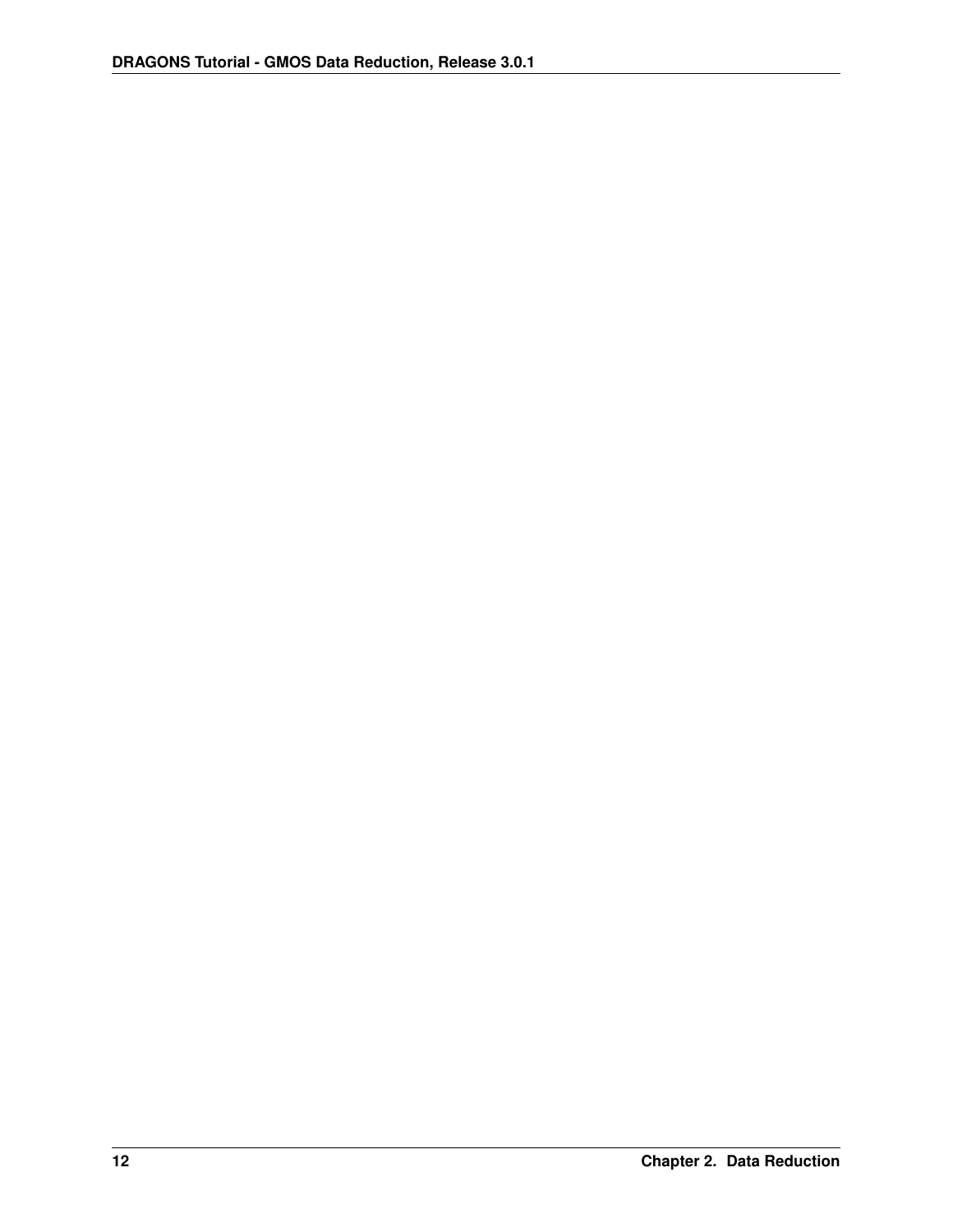## Reduction using API

<span id="page-16-0"></span>There may be cases where you would be interested in accessing the DRAGONS' Application Program Interface (API) directly instead of using the command line wrappers to reduce your data. Here we show you how to do the same reduction we did in the previous chapter but using the API.

## <span id="page-16-1"></span>**3.1 The dataset**

If you have not already, download and unpack the tutorial's data package. Refer to *[Downloading the tutorial datasets](#page-6-2)* for the links and simple instructions.

The dataset specific to this example is described in:

*[About the dataset](#page-7-0)*.

Here is a copy of the table for quick reference.

| Science               | N20170614S0201-205                       | $10 s$ , i-band    |
|-----------------------|------------------------------------------|--------------------|
| <b>Bias</b>           | N20170613S0180-184<br>N20170615S0534-538 |                    |
| <b>Twilight Flats</b> | N20170702S0178-182                       | 40 to 16 s, i-band |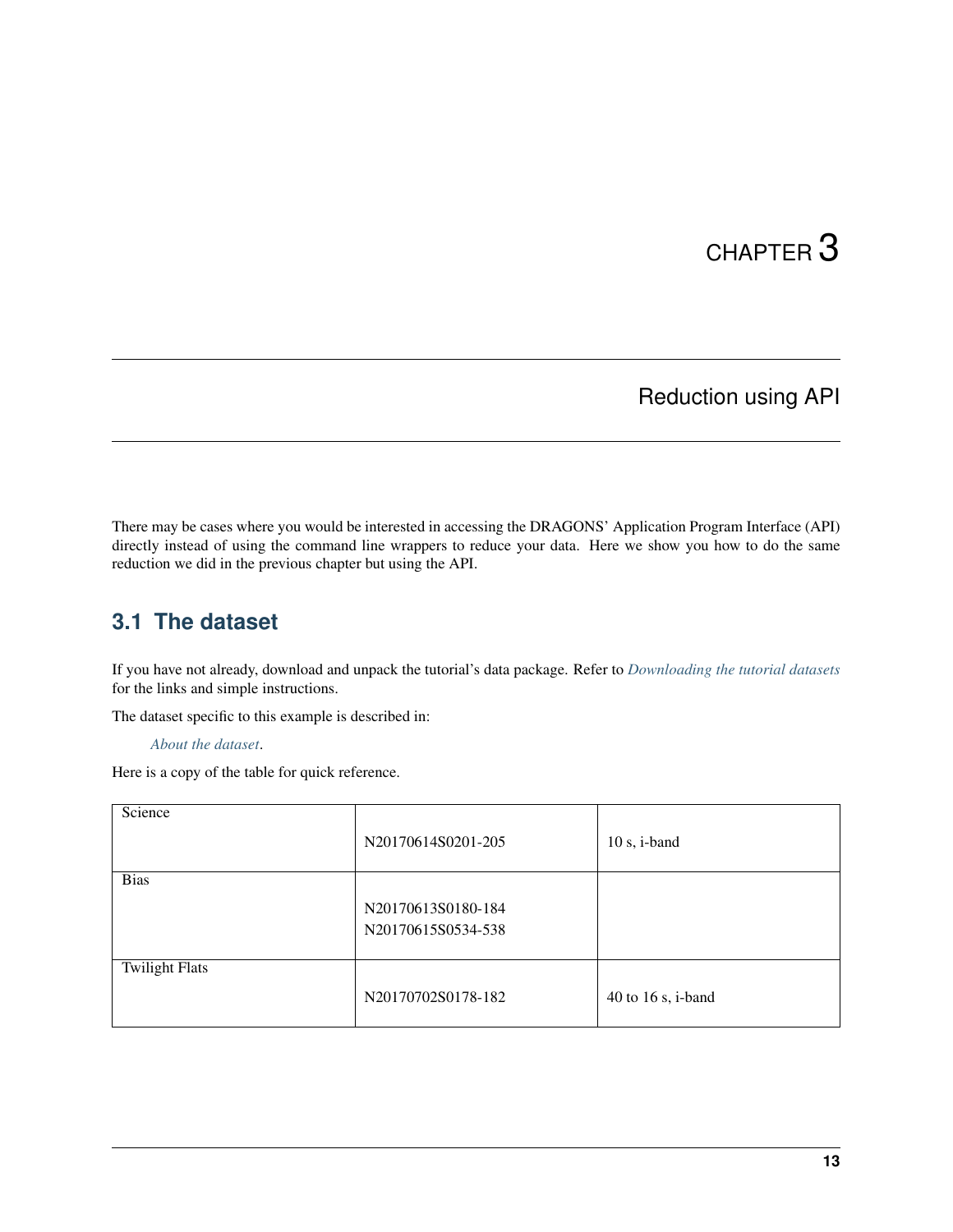## <span id="page-17-0"></span>**3.2 Setting Up**

#### **3.2.1 Importing Libraries**

We first import the necessary modules and classes:

```
1 import glob
\overline{2}3 from gempy.adlibrary import dataselect
4 from recipe_system import cal_service
  5 from recipe_system.reduction.coreReduce import Reduce
```
Importing print\_function is for compatibility with the Python 2.7 print statement. If you are working with Python 3, it is not needed, but importing it will not break anything.

 $q \cdot \log q$  is Python built-in packages. It will be used to return a [list](https://docs.python.org/3/library/stdtypes.html#list) with the input file names.

dataselect will be used to create file lists for the darks, the flats and the science observations. The [cal\\_service](https://dragons.readthedocs.io/projects/recipe-system-prog-manual/en/release-3.0.x/api/recipe_system.cal_service.html#module-recipe_system.cal_service) package is our interface with the local calibration database. Finally, the [Reduce](https://dragons.readthedocs.io/projects/recipe-system-prog-manual/en/release-3.0.x/api/recipe_system.reduction.html#recipe_system.reduction.coreReduce.Reduce) class is used to set up and run the data reduction.

#### **3.2.2 Setting up the logger**

We recommend using the DRAGONS logger. (See also *[Double messaging issue](#page-24-2)*.)

```
8 from gempy.utils import logutils
9 logutils.config(file_name='gmos_data_reduction.log')
```
#### **3.2.3 Setting up the Calibration Service**

Before we continue, let's be sure we have properly setup our calibration database and the calibration association service.

First, check that you have already a rsys.cfg file inside the  $\sim/$ .geminidr/. It should contain:

```
[calibs]
standalone = True
database_dir = /path_to_my_data/gmosimg_tutorial_api/playground
```
This tells the system where to put the calibration database. This database will keep track of the processed calibrations as we add them to it.

**Note:** The tilde  $(\sim)$  in the path above refers to your home directory. Also, mind the dot in .geminidr.

The calibration database is initialized and the calibration service is configured as follow:

```
10 caldb = cal_service.CalibrationService()
11 caldb.config()
12 caldb.init()
   cal_service.set_calservice()
```
The calibration service is now ready to use. If you need more details, check the [Using the caldb API in the Recipe](https://dragons-recipe-system-users-manual.readthedocs.io/en/latest/caldb.html#using-the-caldb-api) [System User's Manual](https://dragons-recipe-system-users-manual.readthedocs.io/en/latest/caldb.html#using-the-caldb-api) .

13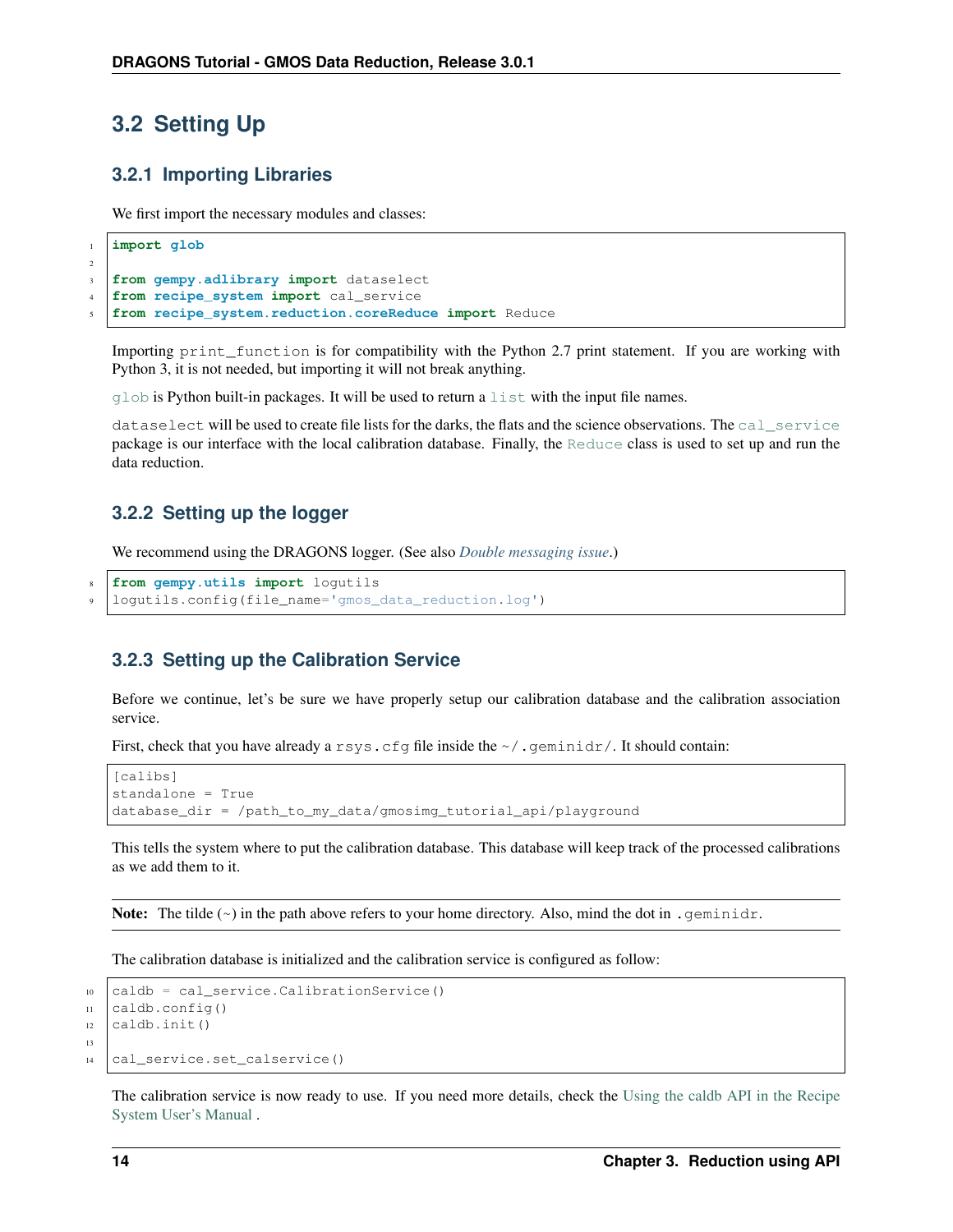## <span id="page-18-0"></span>**3.3 Create list of files**

The next step is to create lists of files that will be used as input to each of the data reduction steps. Let us start by creating a [list](https://docs.python.org/3/library/stdtypes.html#list) of all the FITS files in the directory ../playdata/.

```
15 all_files = glob.glob('../playdata/*.fits')
16 all_files.sort()
```
The  $sort()$  method simply re-organize the list with the file names and is an optional step. Before you carry on, you might want to do print (all files) to check if they were properly read.

Now we can use the all\_files [list](https://docs.python.org/3/library/stdtypes.html#list) as an input to select\_data(). The dataselect.select\_data() function signature is:

select\_data(inputs, tags=[], xtags=[], expression='True')

#### **3.3.1 List of Biases**

Let us, now, select the files that will be used to create a master bias:

```
11 list_of_biases = dataselect.select_data(
18 all_files,
19 ['BIAS'],
20 []
21 )
```
Note the empty list  $\lceil \cdot \rceil$  in line 20. This positional argument receives a list of tags that will be used to exclude any files with the matching tag from our selection (i.e., equivalent to the  $-\text{xtags}$  option).

#### **3.3.2 List of Flats**

Next we create a list of twilight flats for each filter. The expression specifying the filter name is needed only if you have data from multiple filters. It is not really needed in this case.

```
22 list_of_flats = dataselect.select_data(
23 all_files,
24 ['FLAT'],
25 \vert \vert,
26 dataselect.expr_parser('filter_name=="i"')
27 )
```
#### **3.3.3 List of Science Data**

Finally, the science data can be selected using:

```
27 list_of_science = dataselect.select_data(
28 all_files,
29 [],
30 ['CAL'],
31 dataselect.expr_parser('(observation_class=="science" and filter_name=="i")')
32 )
```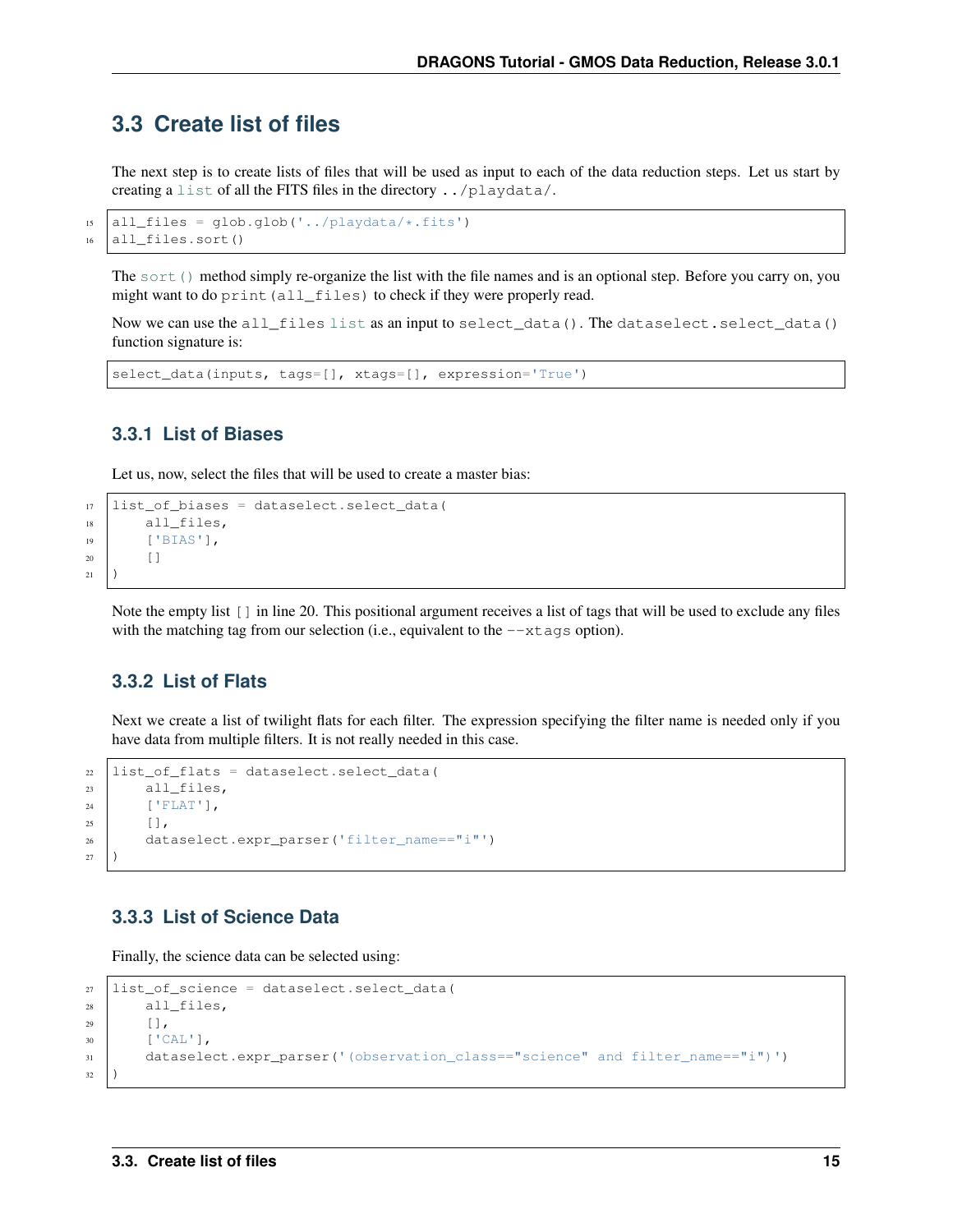Here we left the tags argument as an empty list and passed the tag 'CAL' as an exclusion tag through the xtags argument.

We also added a fourth argument which is not necessary for our current dataset but that can be useful for others. It contains an expression that has to be parsed by expr\_parser(), and which ensures that we are getting *science* frames obtained with the *i-band* filter.

## <span id="page-19-0"></span>**3.4 Make Master Bias**

We create the master bias and add it to the calibration manager as follow:

```
33 reduce_bias = Reduce()
34 reduce_bias.files.extend(list_of_biases)
35 reduce_bias.runr()
36
37 caldb.add_cal(reduce_bias.output_filenames[0])
```
The [Reduce](https://dragons.readthedocs.io/projects/recipe-system-prog-manual/en/release-3.0.x/api/recipe_system.reduction.html#recipe_system.reduction.coreReduce.Reduce) class is our reduction "controller". This is where we collect all the information necessary for the reduction. In this case, the only information necessary is the list of input files which we add to the files attribute. The [runr\(\)](https://dragons.readthedocs.io/projects/recipe-system-prog-manual/en/release-3.0.x/api/recipe_system.reduction.html#recipe_system.reduction.coreReduce.Reduce.runr) method is where the recipe search is triggered and where it is executed.

Once runr() is finished, we add the master bias to the calibration manager (line 37).

## <span id="page-19-1"></span>**3.5 Make Master Flat**

We create the master flat field and add it to the calibration database as follow:

```
38 reduce_flats = Reduce()
39 reduce_flats.files.extend(list_of_flats)
40 reduce_flats.runr()
41
42 caldb.add_cal(reduce_flats.output_filenames[0])
```
## <span id="page-19-2"></span>**3.6 Make Master Fringe Frame**

Warning: The dataset used in this tutorial does not require fringe correction so we skip this step. To find out how to produce a master fringe frame, see *[Create Master Fringe Frame](#page-20-1)* in the *[Tips and Tricks](#page-20-0)* chapter.

## <span id="page-19-3"></span>**3.7 Reduce Science Images**

We use similar statements as before to initiate a new reduction to reduce the science data:

```
43 reduce_science = Reduce()
44 reduce_science.files.extend(list_of_science)
45 reduce_science.runr()
```
The output stack units are in electrons (header keyword BUNIT=electrons). The output stack is stored in a multiextension FITS (MEF) file. The science signal is in the "SCI" extension, the variance is in the "VAR" extension, and the data quality plane (mask) is in the "DQ" extension.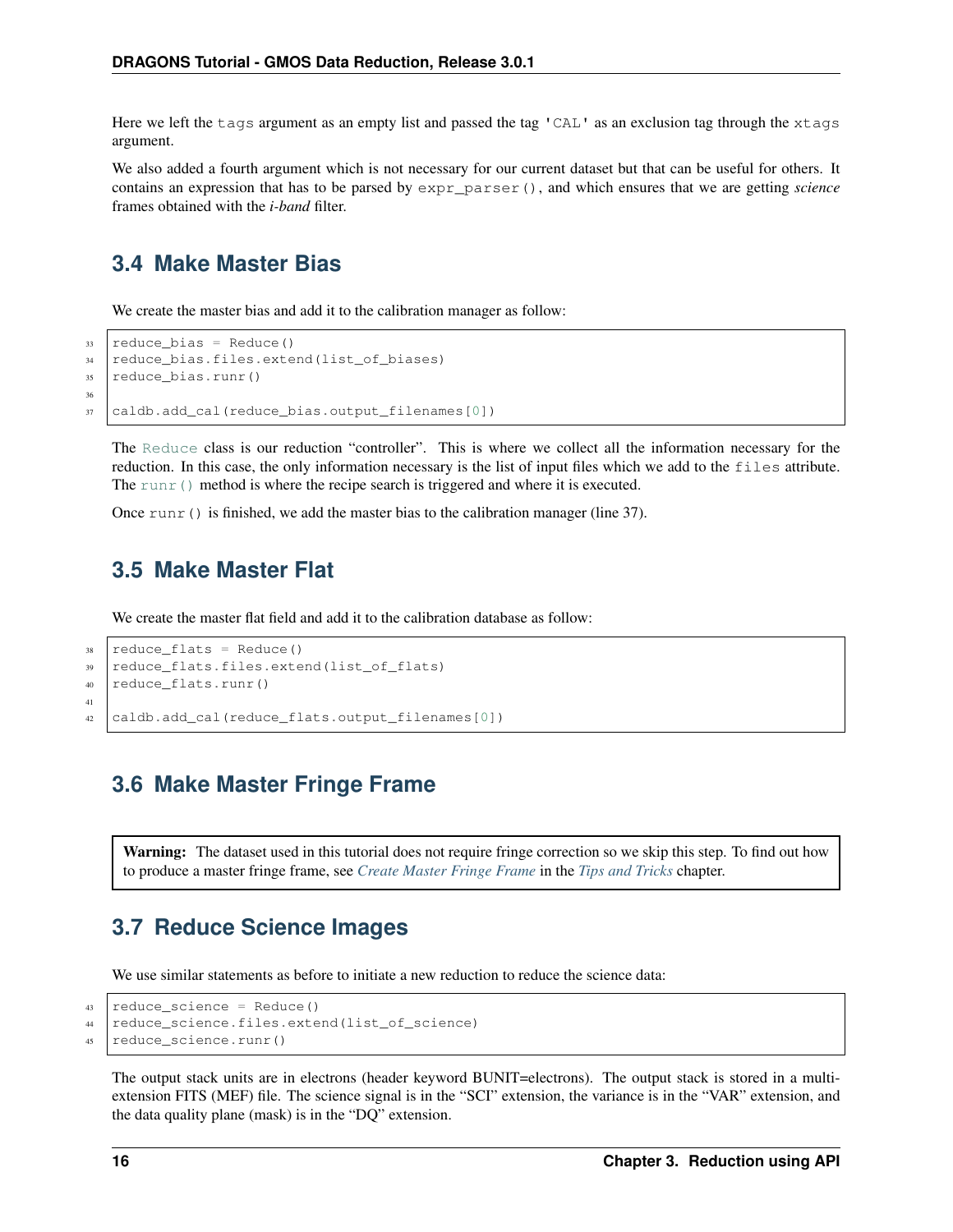Tips and Tricks

<span id="page-20-0"></span>This is a collection of tips and tricks that can be useful for reducing different data, or to do it slightly differently from what is presented in the example.

## <span id="page-20-1"></span>**4.1 Create Master Fringe Frame**

The reduction of some datasets requires a master fringe frame. The filters that need a fringe frame are shown in the appendix *[Fringe Correction Tables](#page-28-0)*.

To create the master fringe frame from the dithered science observations and add it to the calibration database:

```
$ reduce @list_of_science.txt -r makeProcessedFringe
$ caldb add N20170614S0201_fringe.fits
```
This command line will produce an image with the \_fringe suffix in the current working directory.

Again, note that this step is only needed for images obtained with some detector and filter combinations. Make sure you checked the *[Fringe Correction Tables](#page-28-0)*.

The above can be done with the API as follows:

5

```
reduce\_fringe = Reduce()2 | reduce_fringe.files.extend(list_of_science)
3 reduce_fringe.recipename = 'makeProcessedFringe'
4 reduce_fringe.runr()
  caldb.add_cal(reduce_fringe.output_filenames[0])
```
### <span id="page-20-2"></span>**4.2 Bypass automatic calibration association**

We can think of two reasons why a user might want to bypass the calibration manager and the automatic processed calibration association. The first is to override the automatic selection, to force the use of a different processed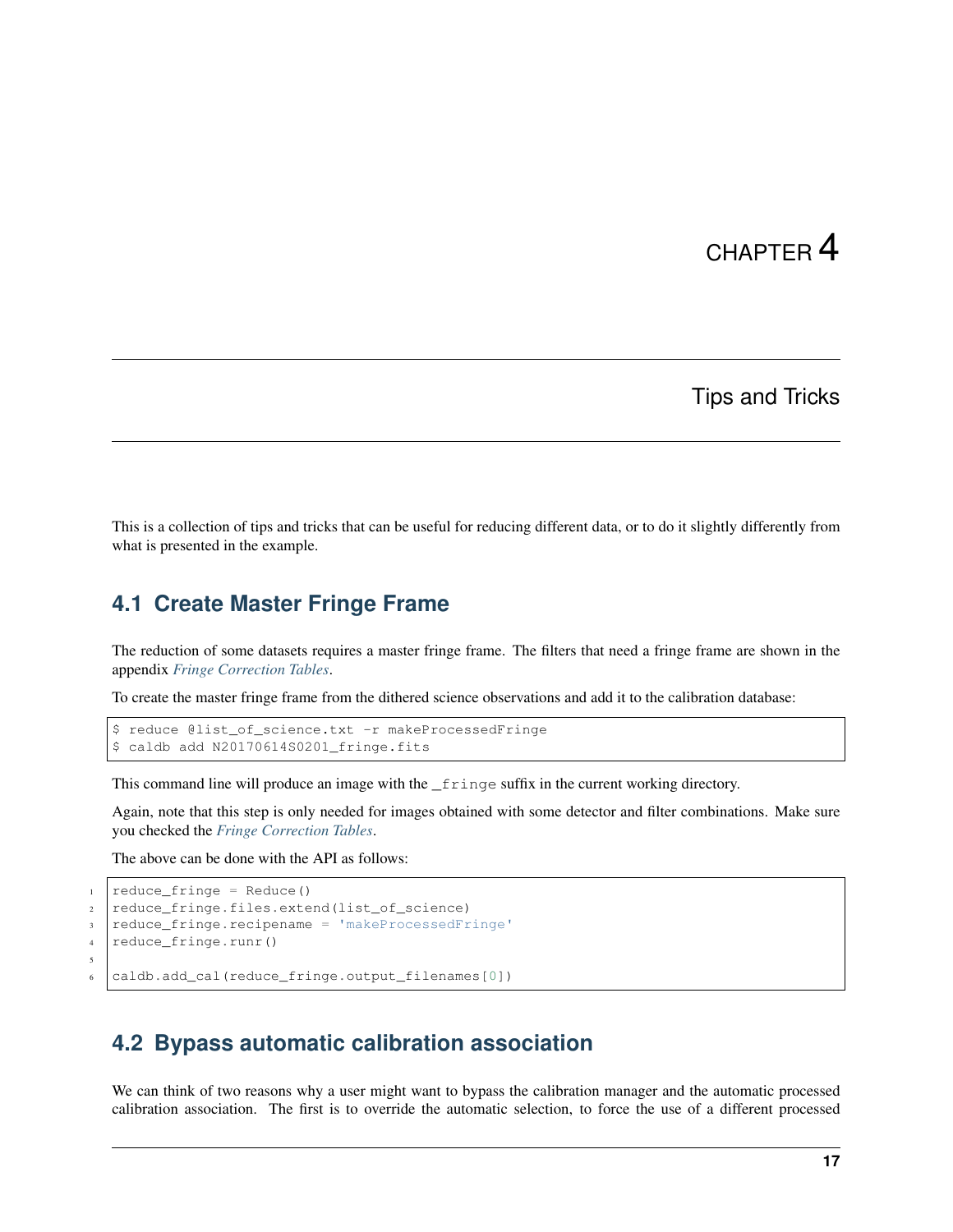calibration than what the system finds. The second is if there is a problem with the calibration manager and it is not working for some reason.

Whatever the specific situation, the following syntax can be used to bypass the calibration manager and set the input processed calibration yourself.

```
$ reduce @sci_images.list --user_cal processed_bias:S20001231S0001_bias.fits
˓→processed_flat:S20001231S0002_flat.fits
```
The list of recognized processed calibration is:

- processed arc
- processed\_bias
- processed\_dark
- processed\_flat
- processed\_fringe
- processed\_standard

## <span id="page-21-0"></span>**4.3 Browse Recipes and Primitives**

"", either the command line or the API class, is the tool that selects and run a "recipe". A recipe is a sequence of operations called "primitives". Each primitives has a defined set of input parameters with default values that can be overriden by the user.

The "" command line is used to show the default recipe for a file, a specific recipe for that file, or all the recipes associated with the file.

Once you know the recipe and primitives it is calling, you can explore the primitives' parameters using the "" command line.

The tools are fully documented in the .

## <span id="page-21-1"></span>**4.4 Customizing input parameters**

From the command line, setting the value of a primitive input parameter is done as follow:

\$ reduce @sci.lis -p stackFrames:scale=True

The -p flag indicates that the following items are parameter changes. The syntax is <primitive\_name>:<parameter\_name>=<value>

From the API, the uparms attribute to the Reduce instance is used.

<sup>1</sup> reduce\_science.uparms.append(("stackFrames:scale", **True**))

## <span id="page-21-2"></span>**4.5 Setting the output suffix**

When troubleshooting an issue or trying various settings to optimize a reduction, it might be useful to name the final recipe output differently for each attempt.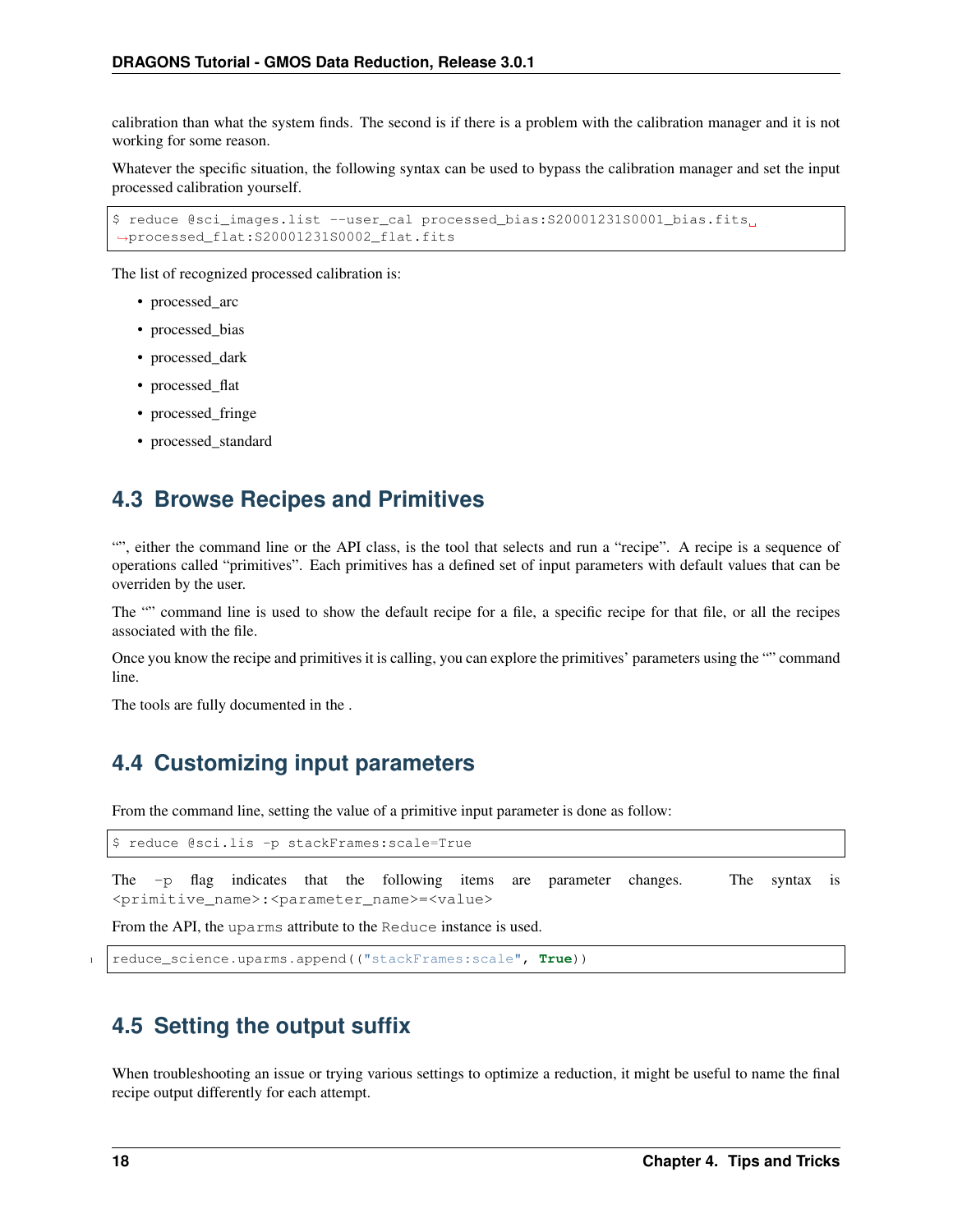Only the suffix of the final output file can be changed, not its full name.

From the command line:

\$ reduce @sci.lis --suffix='newsuffix'

From the API:

```
1 reduce_science.suffix = "newsuffix"
```
2 reduce\_science.runr()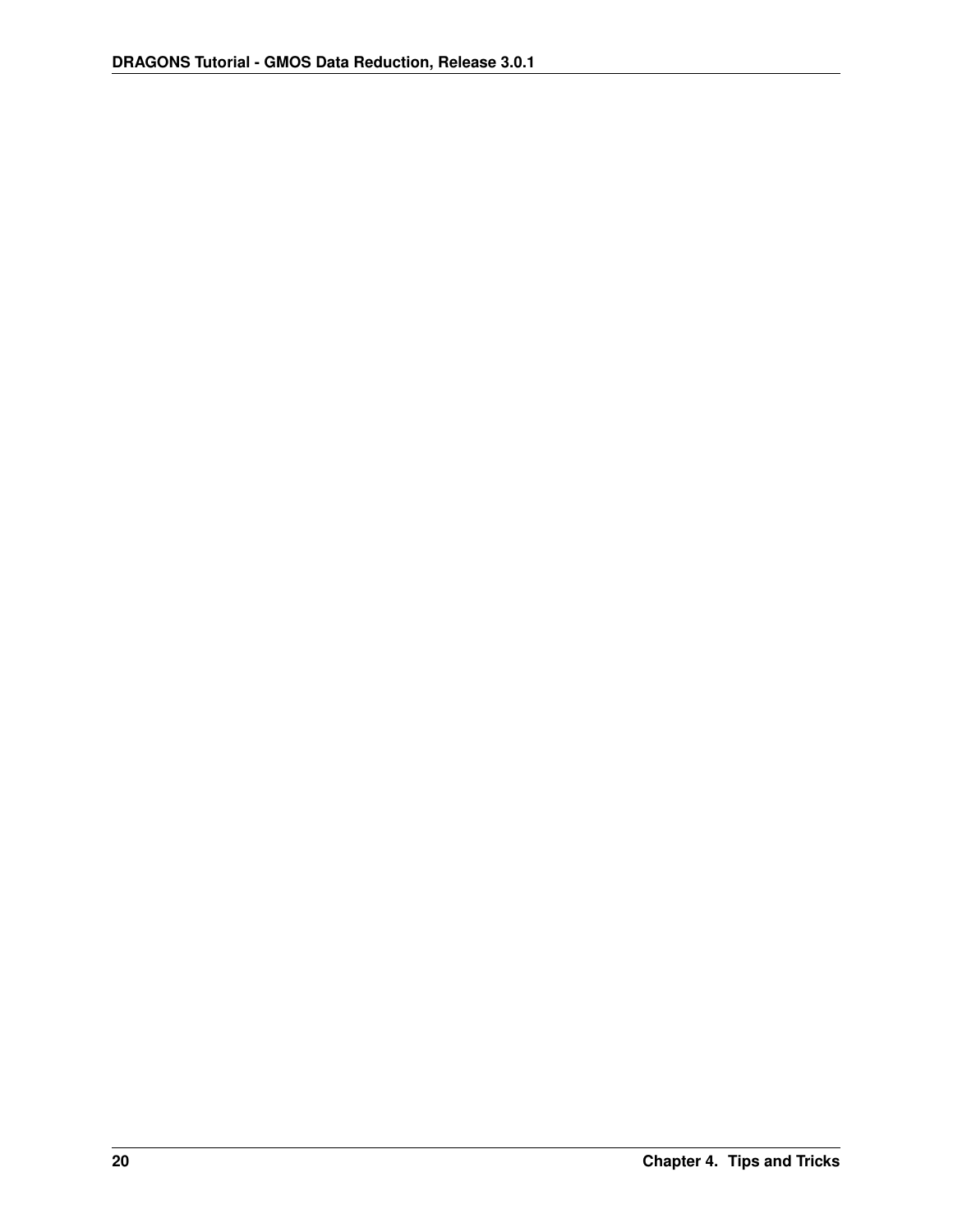## Issues and Limitations

## <span id="page-24-1"></span><span id="page-24-0"></span>**5.1 Memory Usage**

Some primitives use a lot of RAM memory and they can cause a crash. Memory management in Python is notoriously difficult. The DRAGONS's team is constantly trying to improve memory management within astrodata and the DRAGONS recipes and primitives. If an "Out of memory" crash happens to you, if possible for your observation sequence, try to run the pipeline on fewer images at the time, like for each dither pattern sequence separately.

Then to align and stack the pieces, run the alignAndStack recipe:

\$ reduce @list\_of\_stacks -r alignAndStack

## <span id="page-24-2"></span>**5.2 Double messaging issue**

If you run Reduce without setting up a logger, you will notice that the output messages appear twice. To prevent this behaviour set up a logger. This will send one of the output stream to a file, keeping the other on the screen. We recommend using the DRAGONS logger located in the gempy.utils.logutils module and its config() function:

```
1 from gempy.utils import logutils
2 logutils.config(file_name='gmos_data_reduction.log')
```
## <span id="page-24-3"></span>**5.3 Astropy warnings**

You might see some warning messages from AstroPy that are related to the header of the images. It is safe to ignore them.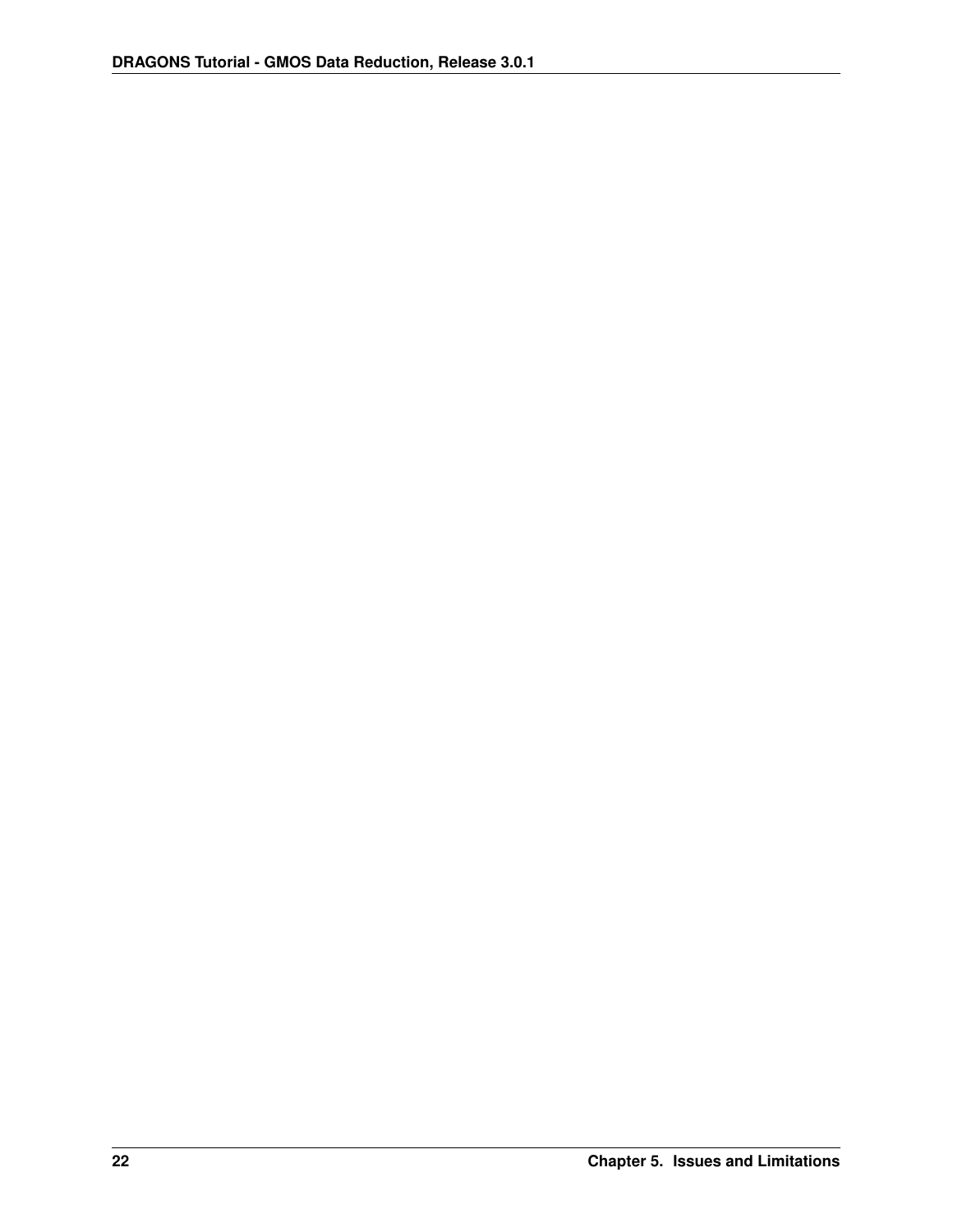## CHAPTER<sup>6</sup>

## <span id="page-26-0"></span>Downloading from the Gemini Observatory Archive

For this tutorial we provide a pre-made package with all the necessary data. Here we show how one can search and download the data directly from the archive, like one would have to do for their own program.

If you are just interested in trying out the tutorial, we recommend that you download the pre-made package (*[Down](#page-6-2)[loading the tutorial datasets](#page-6-2)*) instead of getting everything manually.

## <span id="page-26-1"></span>**6.1 Query and Download**

This tutorial uses observations from a Science Verification program done during the commissioning and characterizing phase of the GMOS-N Hamamamatsu CCDs. The program ID is GN-2017A-SV-151.

The first step of any reduction is to retrieve the data from the [Gemini Observatory Archive \(GOA\).](https://archive.gemini.edu/) For more details on using the Archive, check its [Help Page.](https://archive.gemini.edu/help/index.html)

#### **6.1.1 Science Data**

Access the [Gemini Observatory Archive \(GOA\)](https://archive.gemini.edu/) and fill the search form as follow:

- Program ID: GN-2017A-SV-151-382
- Instrument: GMOS-N
- Filter: i'

Press the Search button in the middle of the page.

The table will show you 10 files. Mark the checkbox for the first 5 files in the list. Normally, you would use all 10 files, but for the purpose of the tutorial, 5 files will do and will run faster.

You can also copy the URL below and paste it on browser to see the search results:

```
https://archive.gemini.edu/searchform/GN-2017A-SV-151-382/cols=CTOWEQ/filter=i/
˓→notengineering/GMOS-N/imaging/science/NotFail
```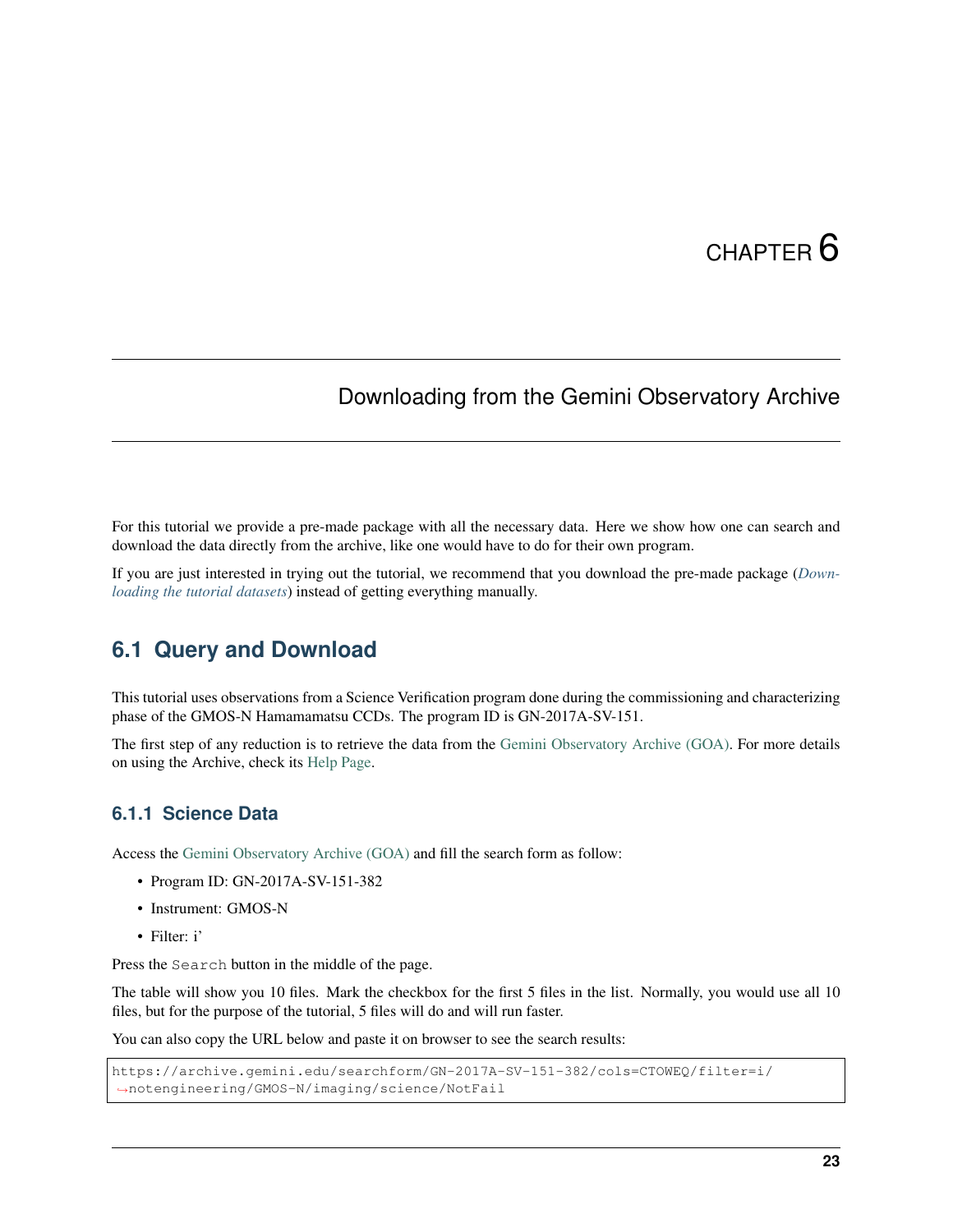#### **6.1.2 Calibrations**

The calibration files could be obtained by simply clicking on the **Load Associated Calibrations** tab. You will see that the Gemini Archive will load much more files than we need (129 files, totalling 0.53 Gb). Obviously we don't need all that.

For this data, we need a few biases and a few twilight flats, all taken around the time of the observations. How many to download depends on your personal philosophy to some extend. For the biases, using 10 to 20 raw biases works well. For the twilight flats, make sure that they are set to "Pass", do not use the "Usable" if you can avoid it. In this case, because it was commissioning data, the quality status was not set and all calibrations are set to "Undefined". It will be fine for our purpose.

For this tutorial, we will pick the 10 biases taken on the day previous to our observations since none were taken on the day. The twilight flats from 2017 July 2, GN-CAL20170702-3, are the closest in time to our observations, we will use those.

For the biases, let's pick the first ten (10) on the list, skipping the very top one which comes from an engineering program (the GN-ENG- in the program ID gives it up). The selected biases are from observation ID GN-CAL20170613-3 and GN-CAL20170615-14. Select the checkboxes on the left.

For the twilight flats, scroll down the table until you see them, about half way down. Be mindful of the last column, we normally must select the flats with a "Pass" status. Here all the flats are set to "Undefined" because this was commissioning data so we will have to make due with them. Let's pick the flats from the night of 2017 July 2 with observation ID GN-CAL20170702-3. Let's pick the first 5 flats. Select them checkboxes on the left.

Now scroll all the way down and press the "Download Marked Files" button.

## <span id="page-27-0"></span>**6.2 Unpacking the data**

Now, copy all the .tar files to the same place in your computer. Then use tar and bunzip2 commands to decompress them. For example:

```
$ cd $ f (path_to_m y_data) /$ tar -xf gemini data.tar
$ bunzip2 *.fits.bz2
```
(The tar files names may differ slightly depending on how you selected and downloaded the data from the [Gemini](https://archive.gemini.edu/searchform) [Archive.](https://archive.gemini.edu/searchform))

Note: If you are using the manually selected data to run the tutorial, please remember to put all the data in a directory called playdata, and create a parallel directory for running the tutorial called playground. The tutorial makes assumption as to where everything is located.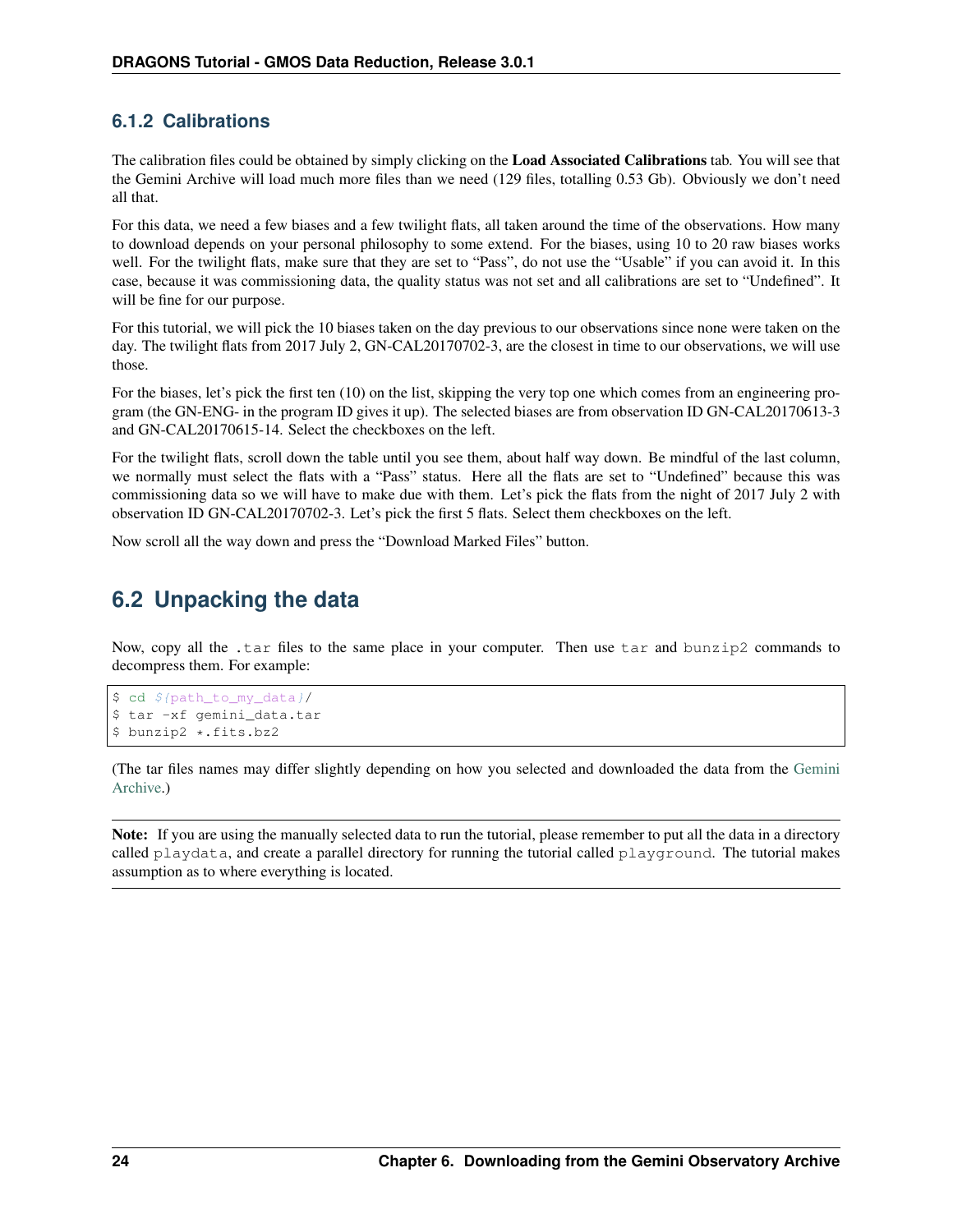## Fringe Correction Tables

<span id="page-28-0"></span>Here you will find what are the detector-filter combinations that requires a Processed Fringe Frame for the data reduction. Below are one table for GMOS-N and one table for GMOS-S. Each row of these tables corresponds to one of the detectors used in the instrument during its life-time. The five columns in the right contains the broadband filters used in imaging mode. The intersection of the detector rows with the filter columns contains cell with the following information:

- *Yes*: Requires a Processed Fringe Frame for data reduction;
- *No*: Does not require a Processed Fringe Frame for data reduction;
- *—*: Does not have data with these filters.

Table 1: GMOS-N Table for Detector/Filter Configurations that require Processed Fringe Frame for data reduction. Filters bluer than i' do not require fringe correction.

| GMOS-N         |                         |                | $CaT + 7$ |                          |            |     |
|----------------|-------------------------|----------------|-----------|--------------------------|------------|-----|
| EEV CCDs       | Aug 2001 - Nov 2011     | <b>Yes</b>     | Yes       | $\overline{\phantom{a}}$ | Yes        |     |
| E2V DD CCDs    | Nov 2011 - Feb 2017     | Yes            | Yes       | Yes                      | Yes        | Yes |
| Hamamatsu CCDs | February 2017 - Present | $\overline{N}$ | No        | $N_{\Omega}$             | <b>Yes</b> | Yes |

#### More: [GMOS-N Fringe Information](https://www.gemini.edu/sciops/instruments/gmos/imaging/fringing/gmosnorth)

Table 2: GMOS-S Table for Detector/Filter Configurations that require Processed Fringe Frame for data reduction. Filters bluer than i' do not require fringe correction.

| GMOS-S          |                                 |                | CaT |                |            |     |
|-----------------|---------------------------------|----------------|-----|----------------|------------|-----|
| <b>EEV CCDs</b> | Commissioning - June 2014   Yes |                | Yes |                | <b>Yes</b> |     |
| Hamamatsu CCDs  | June 2014 - Present             | N <sub>o</sub> | No  | N <sub>0</sub> | Yes        | Yes |

More: [GMOS-S Fringe Information](https://www.gemini.edu/sciops/instruments/gmos/imaging/fringing/gmossouth)